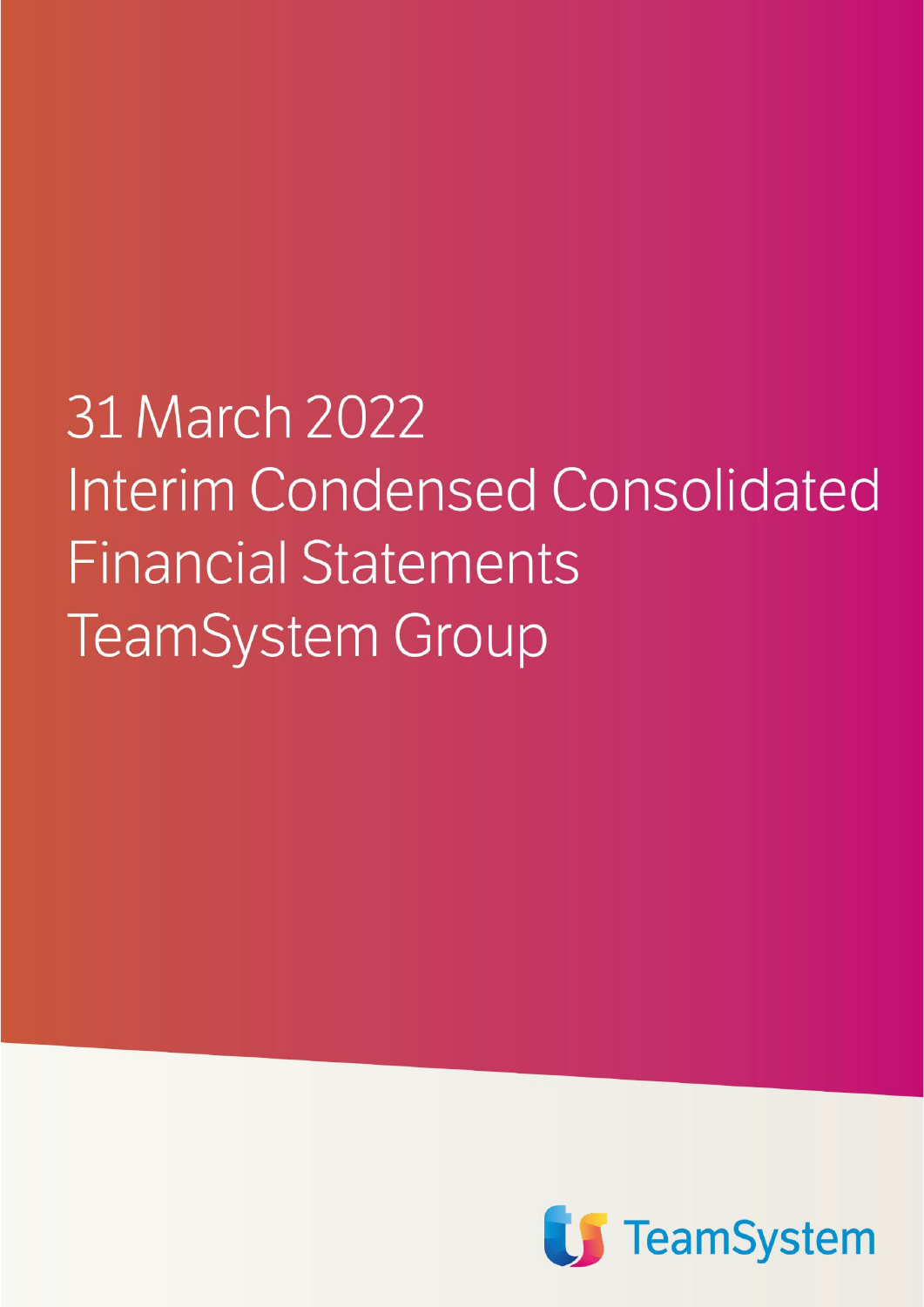# **TeamSystem®**

# **INTERIM CONDENSED CONSOLIDATED FINANCIAL STATEMENTS FOR THE THREE MONTHS ENDED 31 MARCH 2022**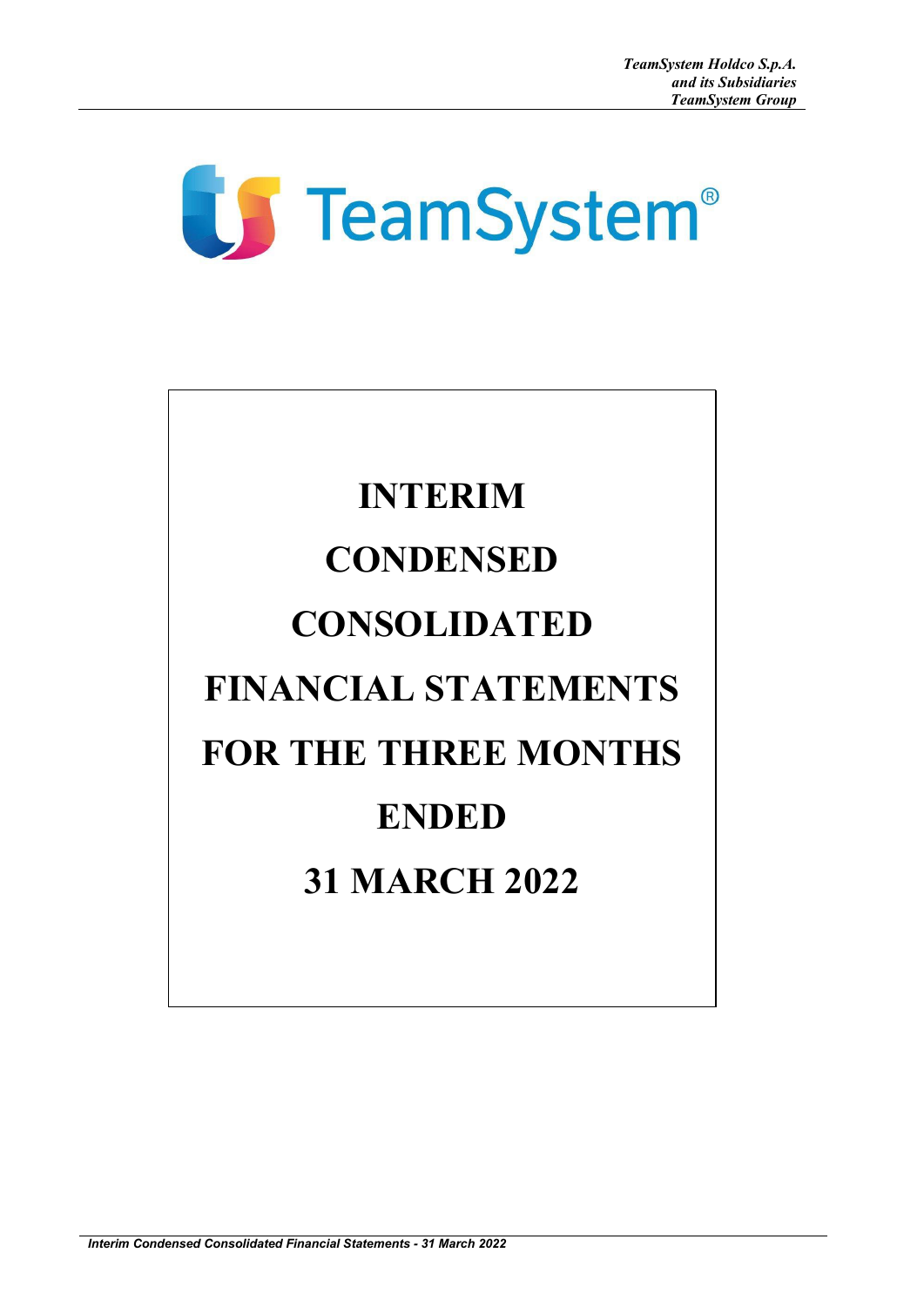### **TABLE OF CONTENTS**

### **TeamSystem Holdco S.p.A. and its Subsidiaries TeamSystem Group**

#### **DIRECTORS' REPORT**

#### **UNAUDITED INTERIM CONSOLIDATED FINANCIAL STATEMENTS FOR THE FIRST THREE MONTHS ENDED 31 MARCH 2022**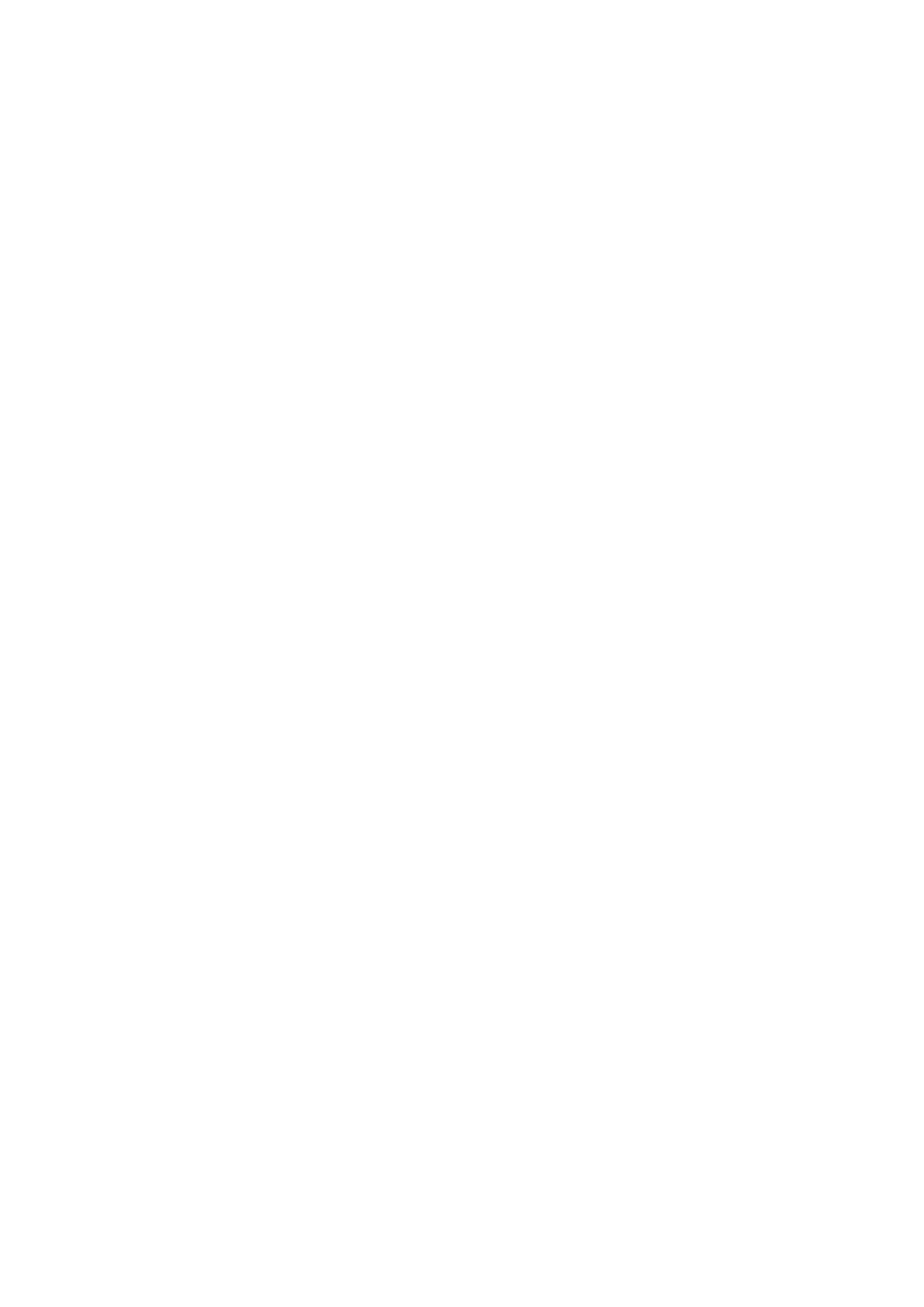# **DIRECTORS' REPORT**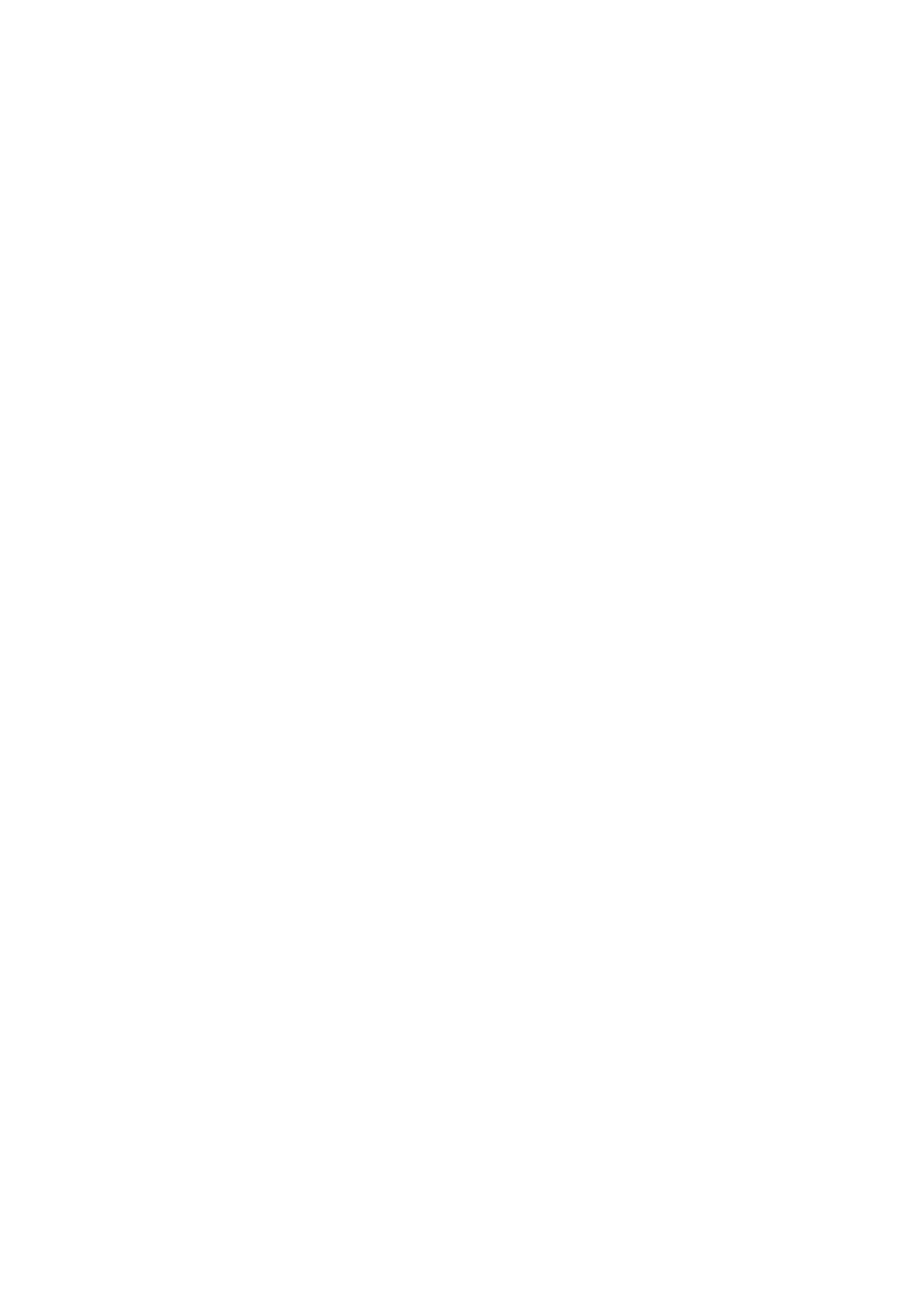#### **►RESULTS OF OPERATIONS**

#### **Euro thousand**

#### **RECLASSIFIED CONSOLIDATED STATEMENT**

| OF PROFIT AND LOSS ACCOUNT                             | 31 Mar 2022 | 31 Mar 2021 | Change         | % Change  |
|--------------------------------------------------------|-------------|-------------|----------------|-----------|
|                                                        |             |             |                |           |
| <b>TOTAL REVENUE</b>                                   | 127.431     | 109.284     | 18,147         | 16.6%     |
| COGS                                                   | (23, 253)   | (19,668)    | (3,585)        | 18.2%     |
| Personnel                                              | (43, 453)   | (38, 468)   | (4,985)        | 13.0%     |
| Personnel like                                         | (4,953)     | (4,300)     | (653)          | 15.2%     |
| Non Personnel                                          | (13, 653)   | (11, 100)   | (2, 553)       | 23.0%     |
| Capitalized development costs                          | 4.300       | 3,700       | 600            | 16.2%     |
| <b>ADJUSTED EBITDA</b>                                 | 46,418      | 39,448      | 6,970          | 17.7%     |
|                                                        |             |             |                |           |
| Allowance for bad debts                                | (1, 275)    | (1,939)     | 663            | $-34.2%$  |
| Depreciation and amortization of non current assets    | (49, 500)   | (21, 697)   | (27, 803)      | 128.1%    |
| Other provisions for risks and charges                 | (1)         | (2)         | $\overline{2}$ | $-67.0%$  |
| Non core items                                         | (1,520)     | (10, 618)   | 9,098          | $-85.7%$  |
| <b>OPERATING RESULT</b>                                | (5, 878)    | 5,192       | (11,071)       | $-213.2%$ |
| Net Finance Income (Cost)                              | (23, 627)   | (32,001)    | 8,375          | $-26.2%$  |
| PROFIT (LOSS) BEFORE INCOME TAXES                      | (29, 505)   | (26, 809)   | (2,696)        | 10.1%     |
| Current income tax                                     | (5, 220)    | (4, 761)    | (460)          | 9.7%      |
| Deferred income tax                                    | 9,714       | 5,192       | 4,521          | 87.1%     |
| <b>PROFIT (LOSS) FOR THE YEAR</b>                      | (25, 012)   | (26, 377)   | 1,365          | $-5.2%$   |
| (Profit) Loss for the year - Non controlling interests | (30)        | (32)        | $\overline{2}$ | $-5.6%$   |
| PROFIT (LOSS) FOR THE YEAR - OWNERS OF THE COMPANY     | (25, 042)   | (26, 409)   | 1.367          | $-5.2%$   |

The interim consolidated financial statements for the period ended 31 March 2022 are produced at TeamSystem Holdco S.p.A. consolidation hierarchy but comparative figures relating to the prior period ending 31 March 2021 relate to Brunello Bidco S.p.A. consolidated figures for the components of the consolidated statement of profit or loss, the consolidated statement of comprehensive income, the consolidated statement of changes in equity and the consolidated statement of cash flows whereas comparative figures for the Consolidated statement of financial position as at 31 December 2021 are still presented at TeamSystem Holdco S.p.A. consolidated accounts.

#### □ □ □

The following comments refer to the changes between the consolidated statement of profit or loss as at 31 March 2022 and the corresponding figures for the period ended 31 March 2021.

The results as at 31 March 2022 are affected by the consolidation of the profit and loss of the following companies (which did not contribute to the 31 March 2021 consolidated profit and loss):

TeamSystem Holdco S.p.A., (as parent company), TeamSystem Holdco 1 S.r.l., TeamSystem Holdco 2 S.r.l., TeamSystem Holdco 3 S.p.A., TeamSystem 9 S.r.l., Modefinance S.r.l., SGS System House S.r.l., My Expenses S.L., Billin Factura Electronica S.L., Logical Soft S.r.l., Itacme Informatica S.r.l., TeamSystem 11 S.r.l., Modefinance International S.r.l., Progetto Studio S.r.l., Data Consult S.r.l., Selda S.r.l., NewTronic S.r.l. and Cesio S.r.l..

All of the previous companies have been acquired / incorporated during 2021.

Finally, taking account of the non-materiality of the acquisition, the results of Storeden S.r.l. and TeamSystem 10 S.r.l. have not been consolidated for the purpose of TeamSystem Consolidated financial statements for the three months ended 31 March 2022 (see "Significant events during the first three months of 2022" section).

#### □ □ □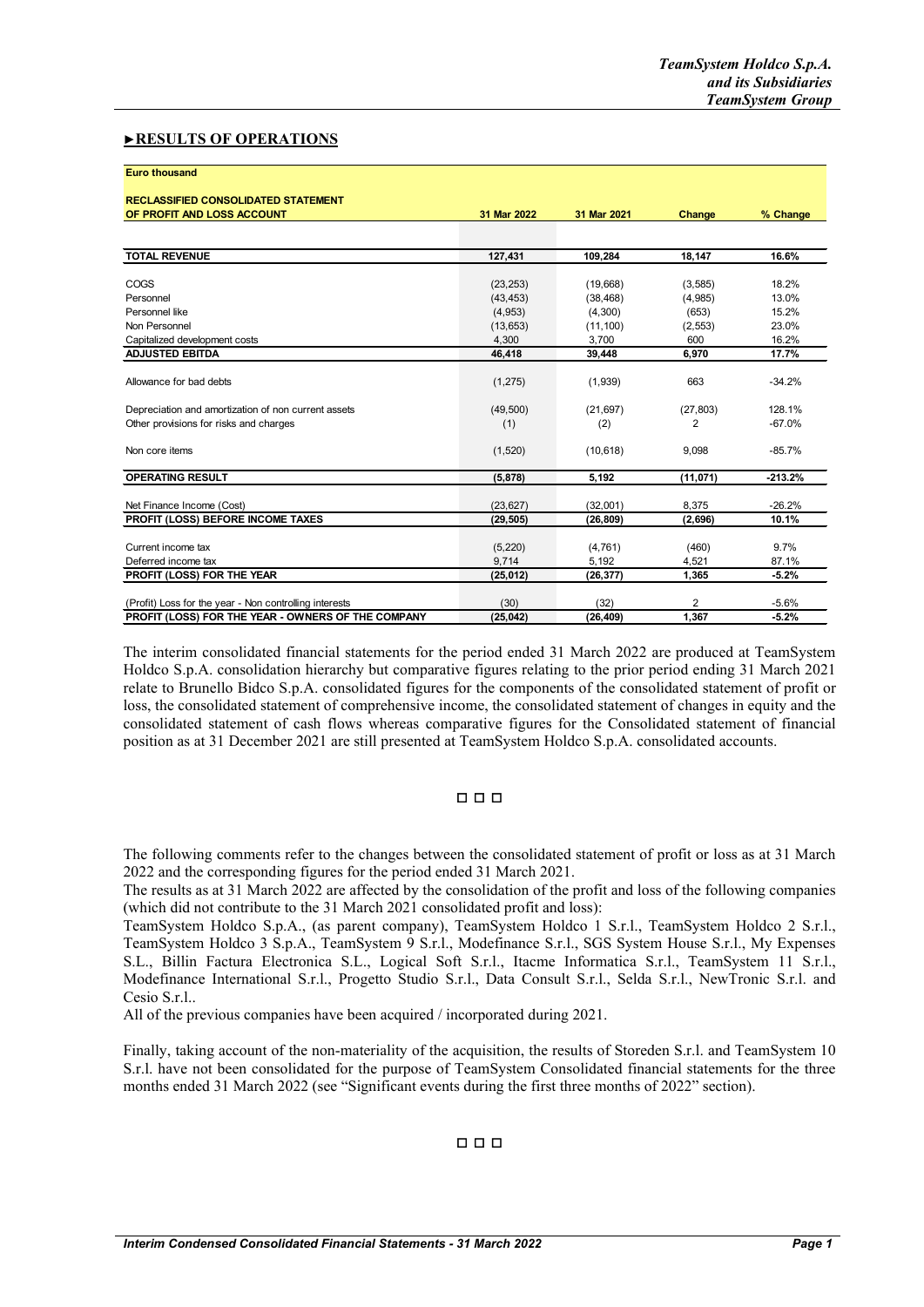In these interim consolidated financial statements, the following performance indicator is used, with particular regard to the Group's earnings:

**Adjusted EBITDA** = This is calculated as follows:

Profit (Loss) for the period plus (i)Income tax; (ii)Financial income and expenses; (iii)Other provisions for risks and charges; (iv)Depreciation and amortization of non-current assets; (v)Allowance for bad debts; (vi)Certain costs deemed by Management to be non-core for the measurement of the Group's performance, such as: Costs for changing and closing locations; Advisory expenses related to reorganization and cost saving projects; Personnel redundancy; Acquisitions and mergers costs; Settlements with clients and agents; Other minor items.

#### Set out below is a reconciliation of **Adjusted EBITDA**.

|                                                                      | 30 Mar 2022 | 30 Mar 2021 | Change   | % Change |
|----------------------------------------------------------------------|-------------|-------------|----------|----------|
|                                                                      |             |             |          |          |
| PROFIT (LOSS) FOR THE YEAR                                           | (25,012)    | (26, 377)   | 1.365    | $-5.2%$  |
| Income tax                                                           | (4, 493)    | (432)       | (4,062)  | 940.7%   |
| Financial income and expenses                                        | 23.627      | 32.001      | (8,375)  | $-26.2%$ |
| Other provisions for risks and charges                               |             | 2           | (2)      | $-67.0%$ |
| Depreciation and amortization of non-current assets                  | 49.500      | 21.697      | 27.803   | 128.1%   |
| Allowance for had debts                                              | 1,275       | 1.939       | (663)    | $-34.2%$ |
| Costs for changing and closing locations                             | 151         |             | 151      |          |
| Advisory expenses related to reorganization and cost saving projects | 249         | 1,071       | (822)    | -76.8%   |
| Personnel redundancy                                                 | 449         | 93          | 356      | 385.2%   |
| Acquisitions and mergers costs                                       | 361         | 8,930       | (8, 569) | $-96.0%$ |
| Settlements with clients and agents                                  | 217         | 378         | (162)    | $-42.7%$ |
| Other minor items                                                    | 95          | 147         | (52)     | $-35.6%$ |
| <b>ADJUSTED EBITDA</b>                                               | 46,418      | 39,448      | 6,970    | 17.7%    |

It should be noted that the **Adjusted EBITDA** financial parameter is not governed by IFRS and, accordingly, the criteria adopted by TeamSystem Group for its computation may not be comparable with those adopted by other companies or groups.

For the period ended 31 March 2022 Adjusted EBITDA amounts to  $\epsilon$  46,418 thousand, up by  $\epsilon$  6,970 thousand compared to the amount at 31 March 2021 ( $\epsilon$  39,448 thousand). The increase is mainly attributable to the change in the consolidation area and to the organic growth experienced by the Group in the first three months of 2022.

#### □ □ □

**TOTAL REVENUE:** Total Revenue for the period ended 31 March 2022 amounts to  $\epsilon$  127,431 thousand, up by  $\epsilon$ 18,147 thousand compared to the corresponding figure for the period ended 31 March 2021 (€ 109,284 thousand). The increase is mainly attributable to the change in the consolidation area and to the organic growth experienced by the Group in the first three months of 2022.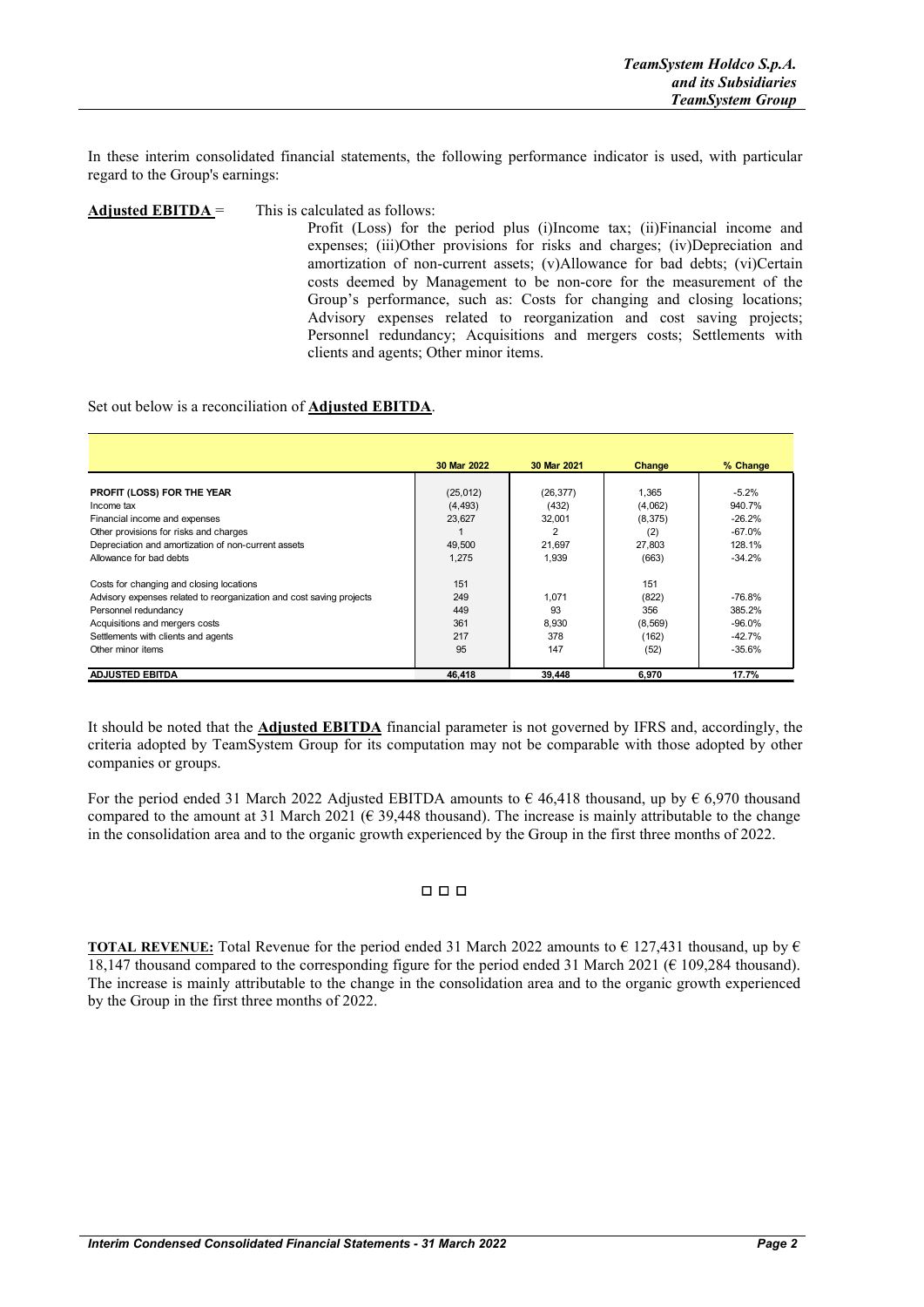**Euro Millions**

|                                 | 31 Mar 2022 | 31 Mar 2021 | Change | % Change |
|---------------------------------|-------------|-------------|--------|----------|
|                                 |             |             |        |          |
| Enterprise                      | 35.8        | 26.8        | 9.0    | 33.6%    |
| Recurring                       | 29.5        | 20.3        | 9.1    | 44.9%    |
| <b>Other Revenues</b>           | 6.3         | 6.4         | (0.1)  | $-1.9%$  |
|                                 |             |             |        |          |
| Professional                    | 33.8        | 34.5        | (0.7)  | $-2.0%$  |
| Recurring                       | 31.9        | 32.1        | (0.2)  | $-0.7%$  |
| <b>Other Revenues</b>           | 1.9         | 2.3         | (0.5)  | $-19.9%$ |
|                                 |             |             |        |          |
| <b>Micro</b>                    | 27.2        | 23.0        | 4.3    | 18.6%    |
| Recurring                       | 26.0        | 22.0        | 4.1    | 18.5%    |
| <b>Other Revenues</b>           | 1.2         | 1.0         | 0.2    | 20.7%    |
|                                 |             |             |        |          |
| <b>Digital Finance</b>          | 3.7         | 1.0         | 2.7    | 277.1%   |
| Recurring                       | 3.2         | 0.9         | 2.3    | 248.3%   |
| <b>Other Revenues</b>           | 0.5         | 0.1         | 0.4    | 737.3%   |
|                                 |             |             |        |          |
| <b>Market Specific Solution</b> | 22.5        | 20.5        | 2.0    | 9.7%     |
| Recurring                       | 14.2        | 13.3        | 0.9    | 6.9%     |
| <b>Other Revenues</b>           | 8.3         | 7.2         | 1.1    | 15.0%    |
|                                 |             |             |        |          |
| <b>HR</b>                       | 4.4         | 3.6         | 0.8    | 23.7%    |
| Recurring                       | 3.8         | 2.9         | 0.9    | 31.4%    |
| <b>Other Revenues</b>           | 0.7         | 0.7         | (0.0)  | $-6.7%$  |
|                                 |             |             |        |          |
| <b>TOTAL REVENUE</b>            | 127.4       | 109.3       | 18.2   | 16.6%    |
| <b>Total Recurring Revenues</b> | 108.6       | 91.5        | 17.1   | 18.7%    |
| <b>Total Other Revenues</b>     | 18.8        | 17.7        | 1.1    | 6.1%     |

The item Recurring Revenues mainly includes the revenue arising from annual software support and maintenance contracts, subscription contracts, multi-year contracts with VARs, as well as from the sale of LTA software modules following regulatory updates.

Other revenue includes the revenue arising from the sale of software licences and professional services which generally generate revenue in connection with the installation and customisation of our software products and the training services we provide to customers at product start-up.

In aggregate, Recurring revenue for the first three months of 2022 increased by  $\epsilon$  17,1 million compared to the previous period and was mainly driven by sales relating to the:

- Enterprise Business Unit (which recorded an increase in Recurring revenue of  $\epsilon$  9.1 million compared to 2021, (representing an increase of approximately 44.9%),
- Micro Business Unit, with an increase in Recurring revenue of  $\epsilon$  4.1 million (or approximately 18.5% more than in 2021).

#### □ □ □

**OPERATING SEGMENT:** in accordance with IFRS 8, an operating segment is a component of an entity:

a) that engages in business activities from which it may earn revenues and incur expenses (including revenues and expenses relating to transactions with other components of the same entity);

b) whose operating results are reviewed regularly by the entity's chief operating decision maker to make decisions about resources to be allocated to the segment and assess its performance;

c) for which separate financial information is available.

During 2021, TeamSystem Group, following the Group's change of control, initiated and completed a major overhaul of its organisational structure and corporate reporting system that led to significant changes to roles/responsibilities and the set of internal reports periodically reviewed by Management with the definitive elimination of the subdivision of the two previously identified operating segments: Software BU and the Financial BU.

Consistent with the Group's new strategic vision and on account of changed market and product conditions, whereby it is critical to continuously adjust to available technologies and market needs that are constantly evolving, TeamSystem Group has identified a new business direction and new organisational and reporting responsibilities that render the two previous operating segments (the Software BU and the Financial BU) no longer representative of the Group's business and the dynamics of the market.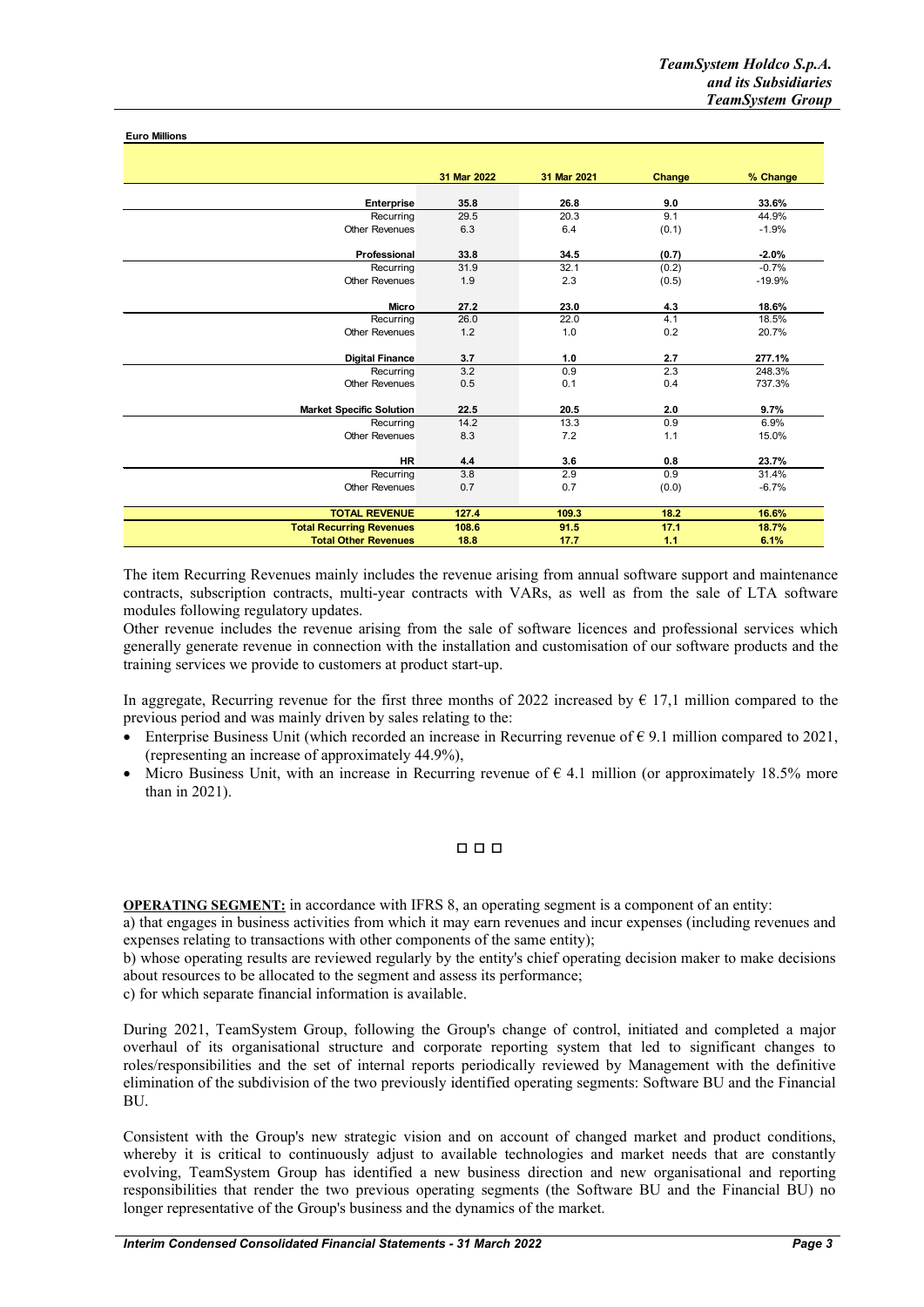For the above reasons, during 2021, Group Management established a new reporting model based on six operating segments for reporting purposes (Enterprise, Professional, Market Specific Solutions, Micro, Digital Finance, HR), aligned with and perfectly corresponding to the current organisational and business structure, which better responds to the operating realities of today and those of the Group.

Within TeamSystem Group, the following operating segments have been identified, characterised by the autonomous nature of their products/services and production processes that have the aforementioned features:

- **Enterprise Business Unit ("ENT"):** products/services for SMEs, mainly consisting of core products (ERP) and accessory products and vertical solutions;
- **Professional Business Unit ("PROF"):** products/services for professionals and labour consultants (accounting, tax, payroll);
- **Market Specific Solutions Business Unit ("MSS"):** vertical solutions aimed at highly specialised markets;
- **Micro Business Unit ("MICRO"):** mainly Cloud-based solutions for small and micro enterprises;
- **Digital Finance Business Unit ("DIF"):** solutions related to financial digitalisation;
- **HR Business Unit ("HR"):** modular HR system covering all HR management and business process outsourcing requirements.

Segment information is presented below:

| <b>Euro Millions</b>             |     |            |             |           |            |              |               |
|----------------------------------|-----|------------|-------------|-----------|------------|--------------|---------------|
| 30 Mar 2022                      |     |            |             |           |            |              |               |
| <b>OPERATING SEGMENTS</b>        | DIF | <b>ENT</b> | <b>PROF</b> | <b>HR</b> | <b>MSS</b> | <b>MICRO</b> | <b>TOTALE</b> |
| <b>TOTAL REVENUE</b>             | 3.7 | 35.8       | 33.8        | 4.4       | 22.5       | 27.2         | 127.4         |
| <b>FIRST MARGIN</b>              | 1.2 | 17.4       | 16.5        | 1.0       | 5.7        | 15.5         | 57.3          |
|                                  |     |            |             |           |            |              |               |
| <b>INDIRECT COSTS</b>            |     |            |             |           |            |              | (15.2)        |
| <b>CAPITALISED DEVELOP COSTS</b> |     |            |             |           |            |              | 4.3           |
|                                  |     |            |             |           |            |              |               |
| <b>ADJUSTED EBITDA</b>           |     |            |             |           |            |              | 46.4          |

The economic performance indicator for each operating segment is the **First Margin**, calculated as the difference between total revenues and the direct costs of the Business Unit, the latter being mainly:

1) direct personnel costs (mainly sales, delivery, customer value);

2) sw / hw resale costs, external delivery costs, web-recall costs, sales rebates;

3) commissions and other sales incentives, recurring R&D consultant costs;

4) direct product marketing, direct R&D consultancy, travel & expenses of business unit personnel.

□ □ □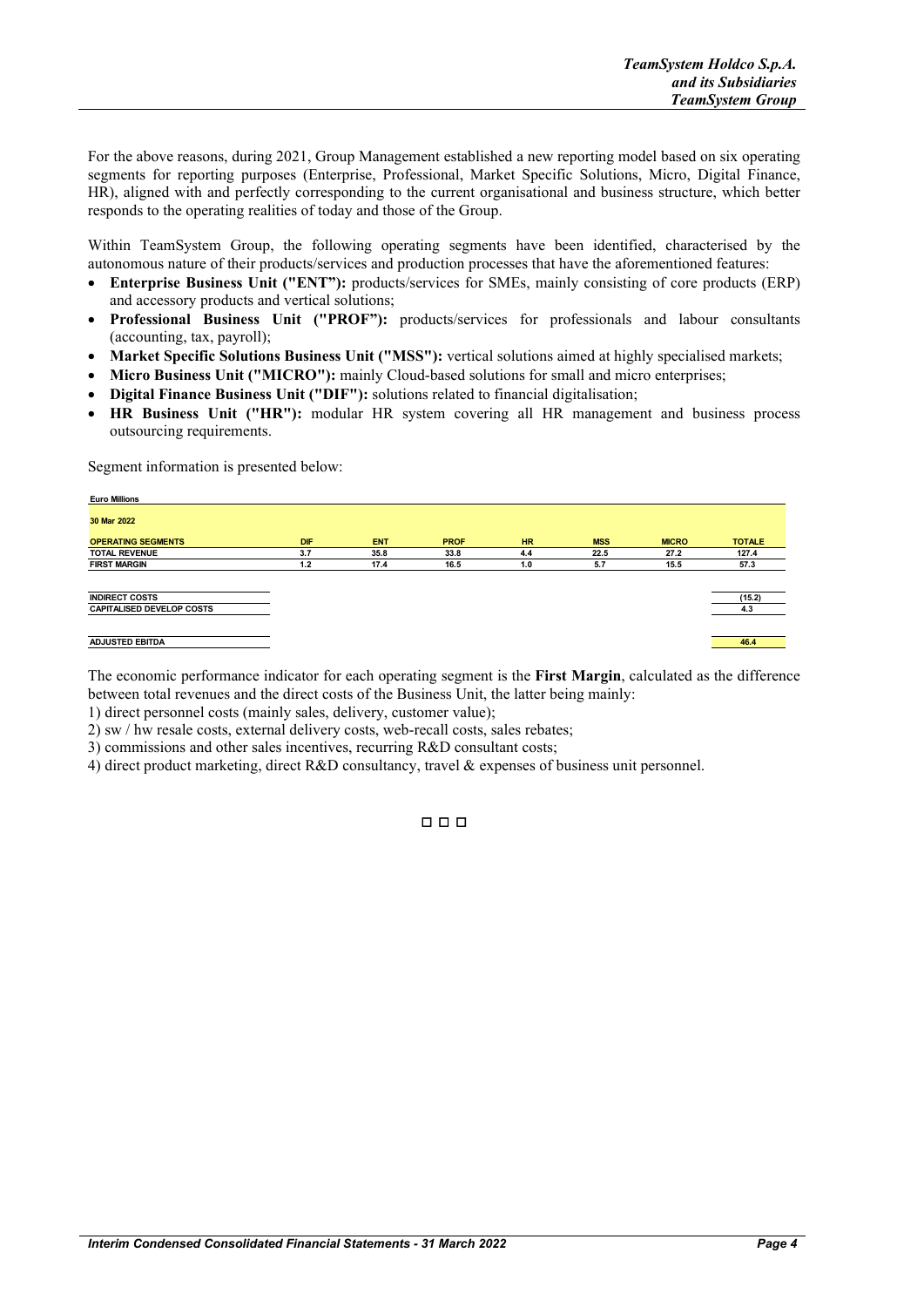#### **CONSOLIDATED STATEMENT OF CASH FLOWS**

#### **Euro thousands**

| <b>CONSOLIDATED STATEMENT OF CASH FLOWS</b>               | 31 Mar 2022           | 31 Mar 2021             | Change               | % Change  |
|-----------------------------------------------------------|-----------------------|-------------------------|----------------------|-----------|
| <b>CASH FLOWS FROM OPERATING ACTIVITIES</b>               | 50,675                | 34,319                  | 16,357               | 47.7%     |
|                                                           |                       |                         |                      | 23.3%     |
| Capital Expenditure<br>Acquisition of investments         | (8, 915)<br>(12, 622) | (7, 232)<br>(1,845,346) | (1,683)<br>1,832,724 | $-99.3%$  |
| <b>CASH FLOWS FROM INVESTING ACTIVITIES</b>               | (21, 537)             | (1,852,578)             | 1,831,041            | $-98.8%$  |
| Financial balance paid / cashed-in                        |                       |                         |                      |           |
| and change in financial assets / liabilities              | (16, 977)             | 419,362                 | (436, 339)           | $-104.0%$ |
| Financing Fees paid                                       | 0                     | (34, 171)               | 34,171               | n.s.      |
| Liabilities to non-controlling shareholders of subs. paid | (396)                 | (108, 301)              | 107.905              | $-99.6%$  |
| Capital increase                                          | 0                     | 1,649,218               | (1,649,218)          | n.s.      |
| <b>CASH FLOWS FROM FINANCING ACTIVITIES</b>               | (17, 372)             | 1,926,108               | (1,943,481)          | $-100.9%$ |
| <b>CHANGES DUE TO EXCHANGE RATE MOVEMENTS</b>             | (2)                   | 10                      | (12)                 | $-120.1%$ |
| INCREASE (DECREASE) IN CASH AND BANK BALANCES             | 11.764                | 107.860                 | (96,096)             | $-89.1%$  |

**Cash flows from operating activities** amount to  $\epsilon$  50,675 thousand for the period ended 31 March 2022, increasing by  $\epsilon$  16,357 thousand, compared to the corresponding flows for the period ended 31 March 2021 ( $\epsilon$ 34,319 thousand).

**Cash flows from investing activities** changed from negative € 1,852,578 thousand in the period ended 31 March 2021 to negative  $\epsilon$  21,537 thousand for the corresponding period of 2022.

- The main investment activities for the first three months of 2022 are related to:
- capitalized development costs and capital expenditures on tangible and intangible assets, see "Capital expenditure" section;
- the cash-out paid for the acquisition (mainly consisting of Storeden S.r.l.).

**Cash flows from financing activities** changed from positive € 1,926,108 thousand in the period ended 31 March 2021 to negative  $\epsilon$  17,372 thousand for the corresponding period of 2022.

- The main cash items occurred in the first three months of 2022 are attributable to:
- the payment of IFRS16 leases liabilities, consisting of principal and interests;
- the repayment of the revolving credit facility (see Note 15 Net Financial Indebtedness);
- the adjustments of considerations paid in relation to recent acquisitions of investments;
- the payment of Interests on Notes.

#### □ □ □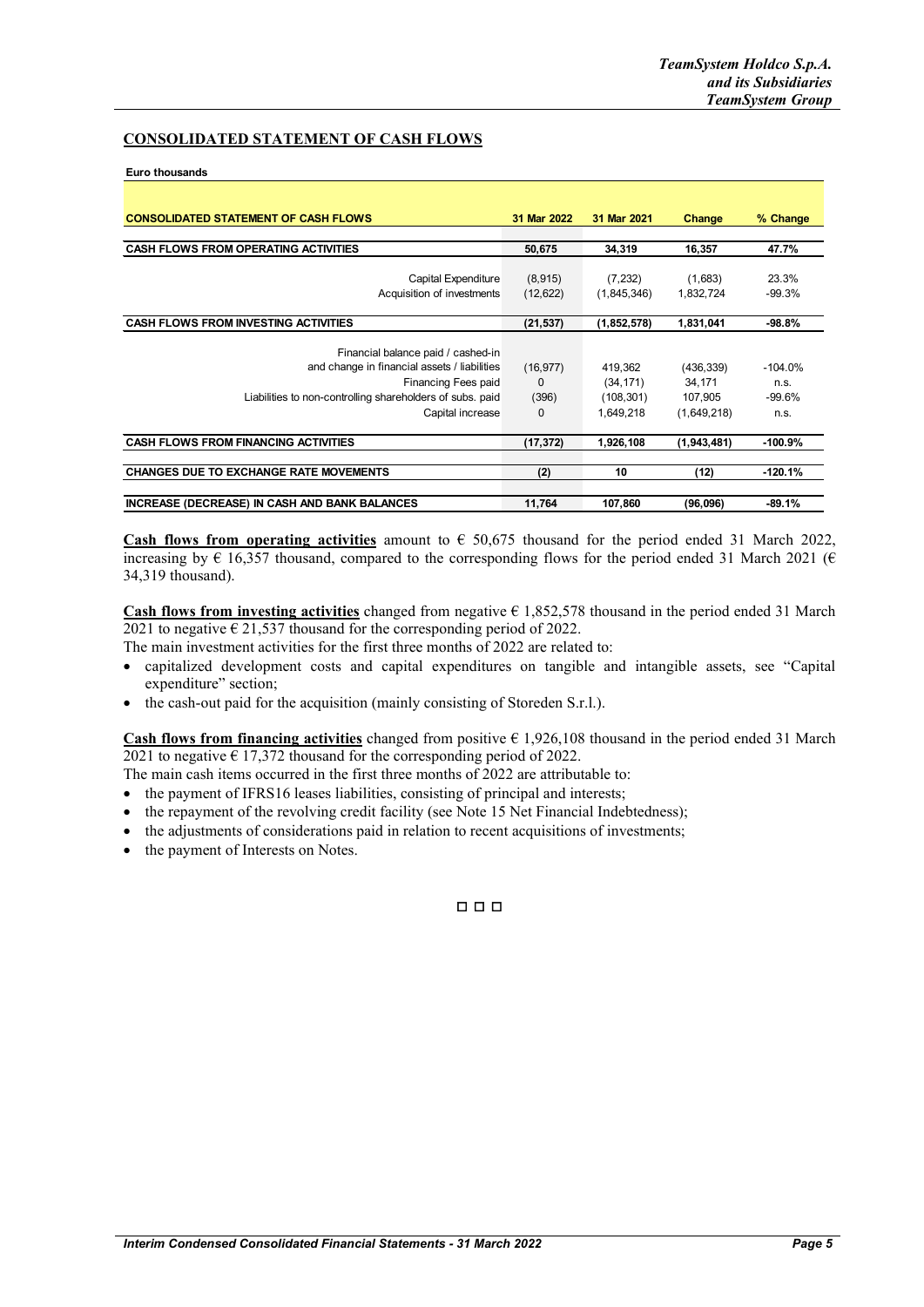#### **►WORKING CAPITAL**

| <b>Euro thousands</b>  |             |             |            |          |
|------------------------|-------------|-------------|------------|----------|
|                        | 31 Mar 2022 | 31 Dec 2021 | Change     | % Change |
| Trade receivables      | 264.381     | 125.317     | 139,064    | 111.0%   |
| Inventories            | 967         | 909         | 57         | 6.3%     |
| Other receivables      | 41.299      | 38,167      | 3,132      | 8.2%     |
| Trade payables         | (58,081)    | (62, 371)   | 4.290      | $-6.9%$  |
| Other liabilities      | (292, 620)  | (128, 676)  | (163, 944) | 127.4%   |
| <b>WORKING CAPITAL</b> | (44, 053)   | (26, 653)   | (17, 399)  | 65.3%    |

At 31 March 2022 Working capital amounts to negative  $\epsilon$  44,053 thousand, with a change of  $\epsilon$  17,399 thousand compared to the balance at 31 December 2021 (negative  $\epsilon$  26,653 thousand). The movement is primarily attributable to Other liabilities (which balance is negative € 292,620 thousand at 31 March 2022 compared to negative € 128,676 thousand at 31 December 2021) and to Trade receivables (which balance is € 264,381 thousand at 31 March 2022 compared to  $\epsilon$  125,317 thousand at 31 December 2021).

The movement in Working capital balance is mainly explained by the seasonality of billings of subscription fees. Actually, TeamSystem Group invoicing of subscription fees is particularly concentrated in the first quarter of the financial year with a consequent impact on the amount of Deferred Revenue (see also Note 23 about Other current and non current liabilities and Note 17 relating to Trade receivables both in the section of Notes to the Consolidated Financial Statements).

#### □ □ □

#### **►CAPITAL EXPENDITURE**

| Euro thousand                                   |             |             |        |          |
|-------------------------------------------------|-------------|-------------|--------|----------|
| <b>CAPEX EXPENDITURE</b>                        | 31 Mar 2022 | 31 Mar 2021 | Change | % Change |
| Investments in tangible assets                  | 1.099       | 385         | 714    | 185.4%   |
| Investments in intangible assets                | 3.493       | 3.184       | 309    | 9.7%     |
| Capitalized development costs - personnel costs | 3.318       | 2.830       | 488    | 17.2%    |
| Capitalized development costs - service costs   | 1.005       | 832         | 173    | 20.8%    |
| <b>CAPEX EXPENDITURE - TOTAL</b>                | 8.915       | 7.232       | 1,683  | 23.3%    |

In the period ended 31 March 2022 the Capital expenditure amounts to  $\epsilon$  8,915 thousand with an increase of  $\epsilon$ 1,683 thousand compared to 31 March 2021 balance ( $\epsilon$  7,232 thousand).

#### □ □ □

#### **►SIGNIFICANT EVENTS DURING THE FIRST THREE MONTHS OF 2022**

#### **● ACQUISITION OF INVESTMENT**

#### **Storeden S.r.l**

In January 2022, TeamSystem S.p.A. acquired a controlling stake (100%) in Storeden S.r.l., a company that develops and markets e-commerce software solutions.

#### **TeamSystem 8**

In January 2022, the business units of the following companies were contributed to TeamSystem 8 S.r.l.:

- Sistemi Gestionali S.r.l.
- SEDAS S.r.l.
- S.I. Global S.r.l.

- Team Ufficio S.r.l.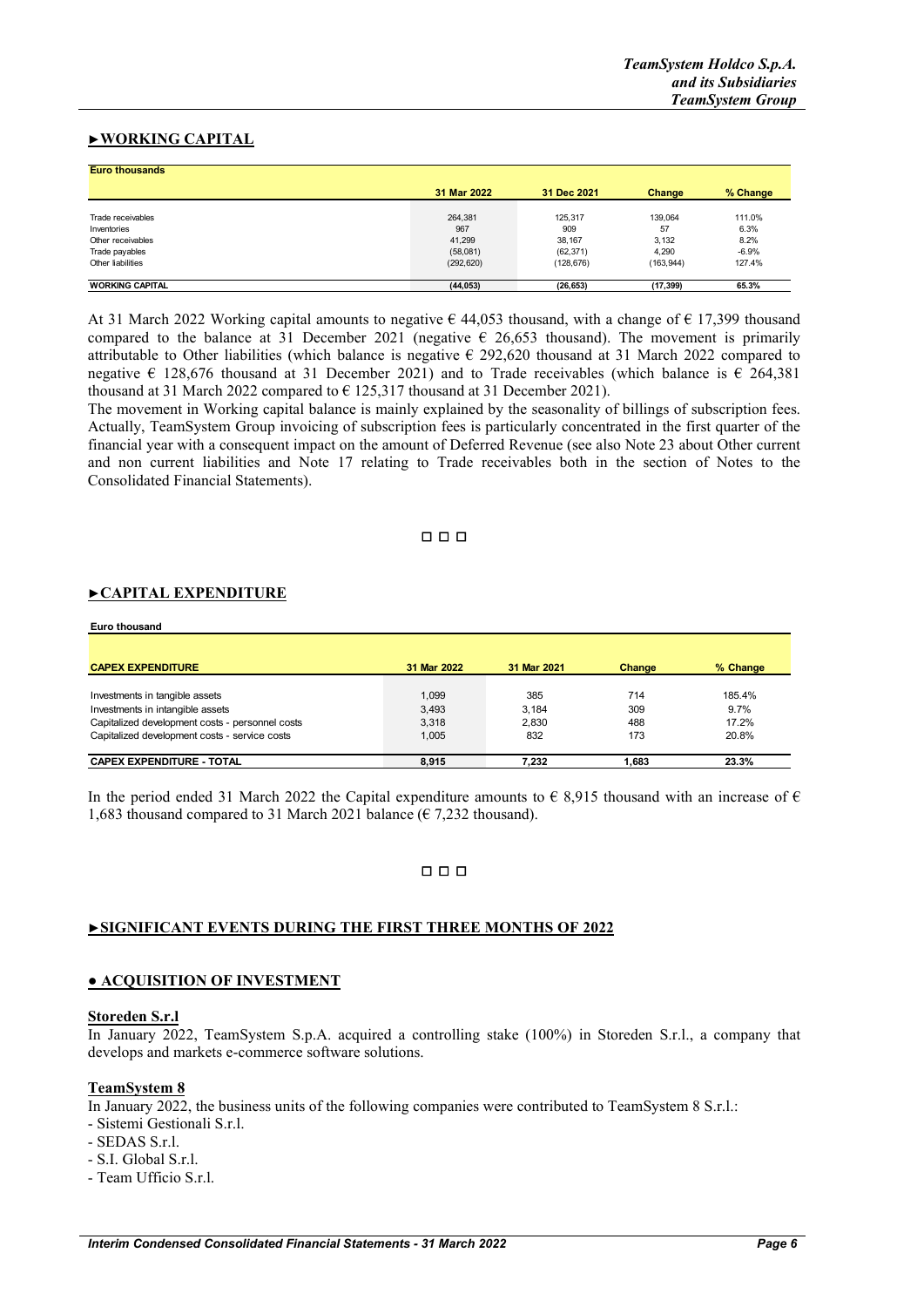#### **TeamSystem 10 S.r.l.**

In February 2022, the business unit of the company Sistemi Contabili S.r.l. was contributed to TeamSystem 10 S.r.l..

#### **● MERGER**

#### **Merger by absorption of Reviso Soluciones Cloud S.L. in Software del Sol S.A.**

In January 2022 Software del Sol S.A., with the aim of simplifying the Group structure, merged by absorption Reviso Soluciones Cloud S.L. by means of a deed of merger dated 17 January 2022, effective for legal purposes as at the close of business on 01 April 2022.

#### **Merger by absorption of Factor@Work S.r.l. in TeamSystem Capital at Work SGR S.p.A.**

In March 2022 TeamSystem Capital at Work SGR S.p.A., with the aim of simplifying the Group structure, merged by absorption Factor@Work S.r.l. by means of a deed of merger dated 23 March 2022, effective for legal purposes as at the close of business on 01 April 2022.

#### □ □ □

#### **►SIGNIFICANT SUBSEQUENT EVENTS**

#### **IT Review S.r.l.**

In April 2022 , TeamSystem S.p.A. acquired a controlling stake (100%) in ITReview S.r.l., a company that develops Business Intelligence solutions.

#### □ □ □

#### **►ONGOING DEVELOPMENTS**

#### **Acquisitions, Joint Ventures and Other Business Combinations**

We believe that we have demonstrated the ability to successfully integrate acquisitions. As a result, our business strategy includes acquiring businesses and entering into joint ventures and other business combinations if there is a strategic product fit or an activity that would complement our product offering.

#### □ □ □

#### **►RELATED PARTY TRANSACTIONS**

In the first three months of 2022, transactions with subsidiaries and the parent company formed part of the Group's normal operations and were entered into at arm's length. TeamSystem Group has not been party to any transactions with related companies that merit disclosure, other than those previously commented upon.

#### □ □ □

#### *Interim Condensed Consolidated Financial Statements - 31 March 2022 Page 7*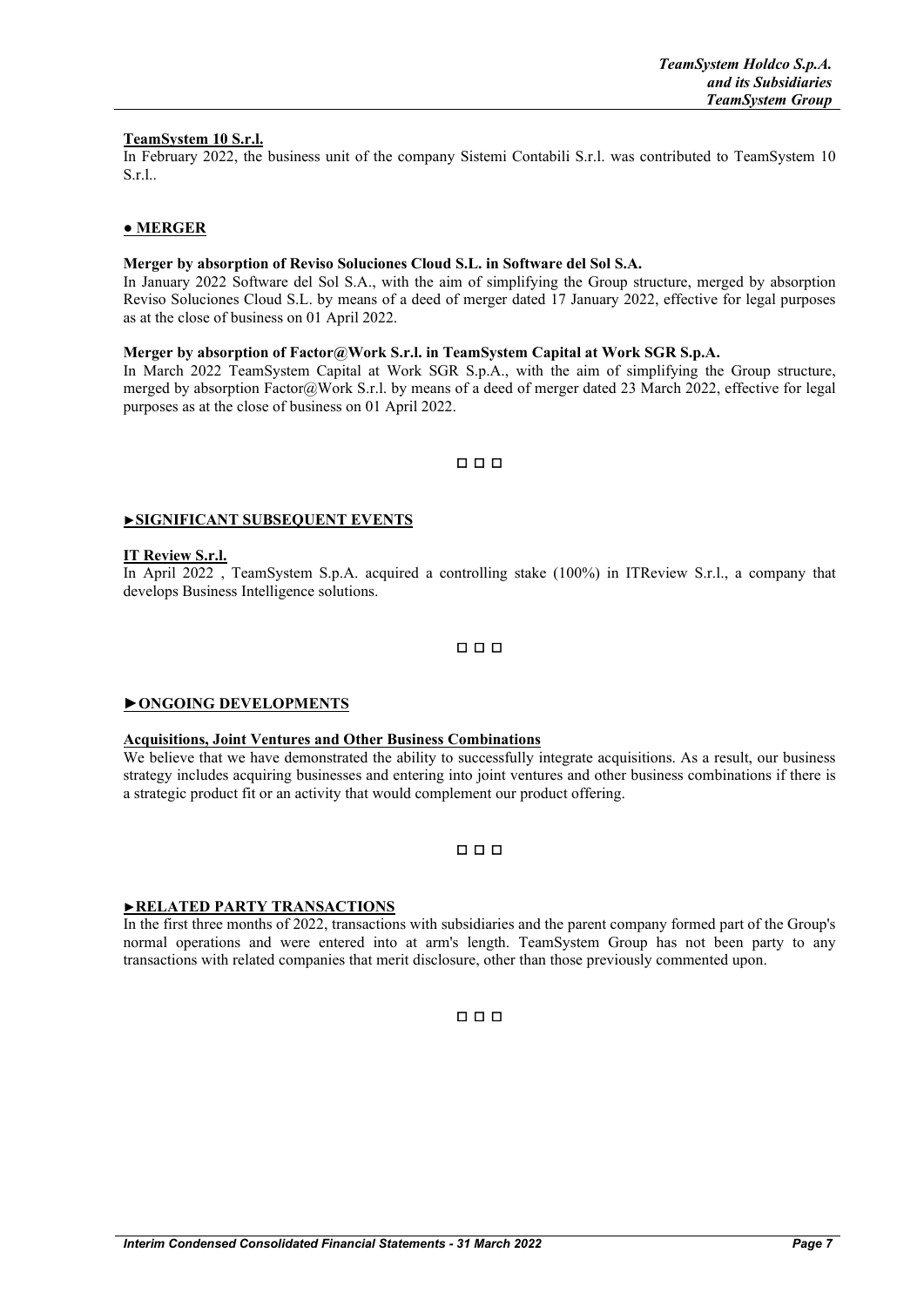#### **BOARD OF DIRECTORS, STATUTORY AUDITORS and OTHER INFORMATION**

| <b>BOARD OF DIRECTORS</b><br>31 Mar 2022                                                                         |                         |
|------------------------------------------------------------------------------------------------------------------|-------------------------|
| <b>VINCENZO MORELLI</b>                                                                                          | <b>CHAIRMAN</b>         |
| <b>FEDERICO LEPROUX</b>                                                                                          | CHIEF EXECUTIVE OFFICER |
| <b>TOMMASO COHEN</b>                                                                                             | <b>DIRECTOR</b>         |
| <b>VINCENZO FERRARI</b>                                                                                          | <b>DIRECTOR</b>         |
| <b>LUCA VELUSSI</b>                                                                                              | <b>DIRECTOR</b>         |
| <b>BLAKE CHRISTOPHER KLEINMAN</b>                                                                                | <b>DIRECTOR</b>         |
| <b>ALESSANDRA BRAMBILLA</b>                                                                                      | <b>DIRECTOR</b>         |
| <b>GUILLAUME CHARLES VANMOERBEKE</b>                                                                             | <b>DIRECTOR</b>         |
| LUCIO DI CIACCIO (*)                                                                                             | <b>DIRECTOR</b>         |
| (*) = The Director Jean Baptiste Brian left office on 24 February 2022 replaced by the Director Lucio di Ciaccio |                         |

| <b>BOARD OF STATUTORY AUDITORS</b><br>31 Mar 2022                                                         |                            |
|-----------------------------------------------------------------------------------------------------------|----------------------------|
| <b>CLAUDIO SANCHIONI</b>                                                                                  | <b>CHAIRMAN</b>            |
| <b>FABIO LANDUZZI</b>                                                                                     | <b>STATUTORY AUDITOR</b>   |
| <b>NICOLE MAGNIFICO</b>                                                                                   | <b>STATUTORY AUDITOR</b>   |
| IVANO ANTONIOLI (*)                                                                                       | <b>ALTERNATIVE AUDITOR</b> |
| <b>CRISTINA AMADORI</b>                                                                                   | <b>ALTERNATIVE AUDITOR</b> |
| (*) = The alternative auditor Marco Cecilioni left office on 24 Febbraio 2022 replaced by Ivano Antonioli |                            |
|                                                                                                           |                            |
| <b>REGISTERED OFFICE and OTHER INFORMATION</b>                                                            |                            |

| TEAMSYSTEM HOLDCO S.P.A.                                       |                                             |
|----------------------------------------------------------------|---------------------------------------------|
| <b>REGISTERED OFFICE</b>                                       | PESARO - Via Sandro Pertini, 88             |
| <b>SHARE CAPITAL</b><br><b>TAX CODE</b><br><b>REA - PESARO</b> | 14,596,648<br>Euro<br>11360450966<br>271034 |
| <b>INDEPENDENT AUDITOR</b>                                     | DELOITTE & TOUCHE S.p.A.                    |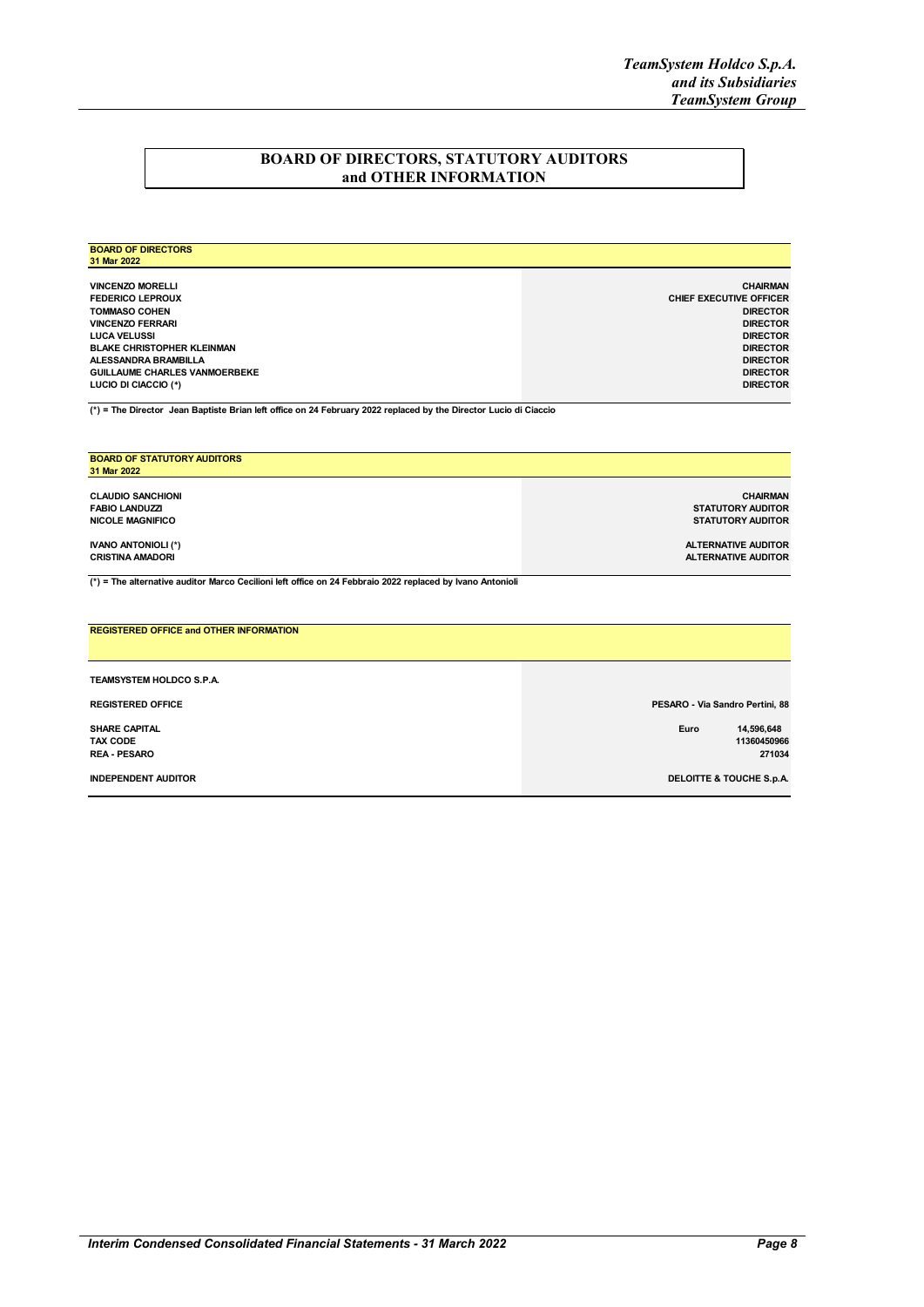# **UNAUDITED INTERIM CONDENSED CONSOLIDATED FINANCIAL STATEMENTS FOR THE THREE MONTHS ENDED 31 MARCH 2022**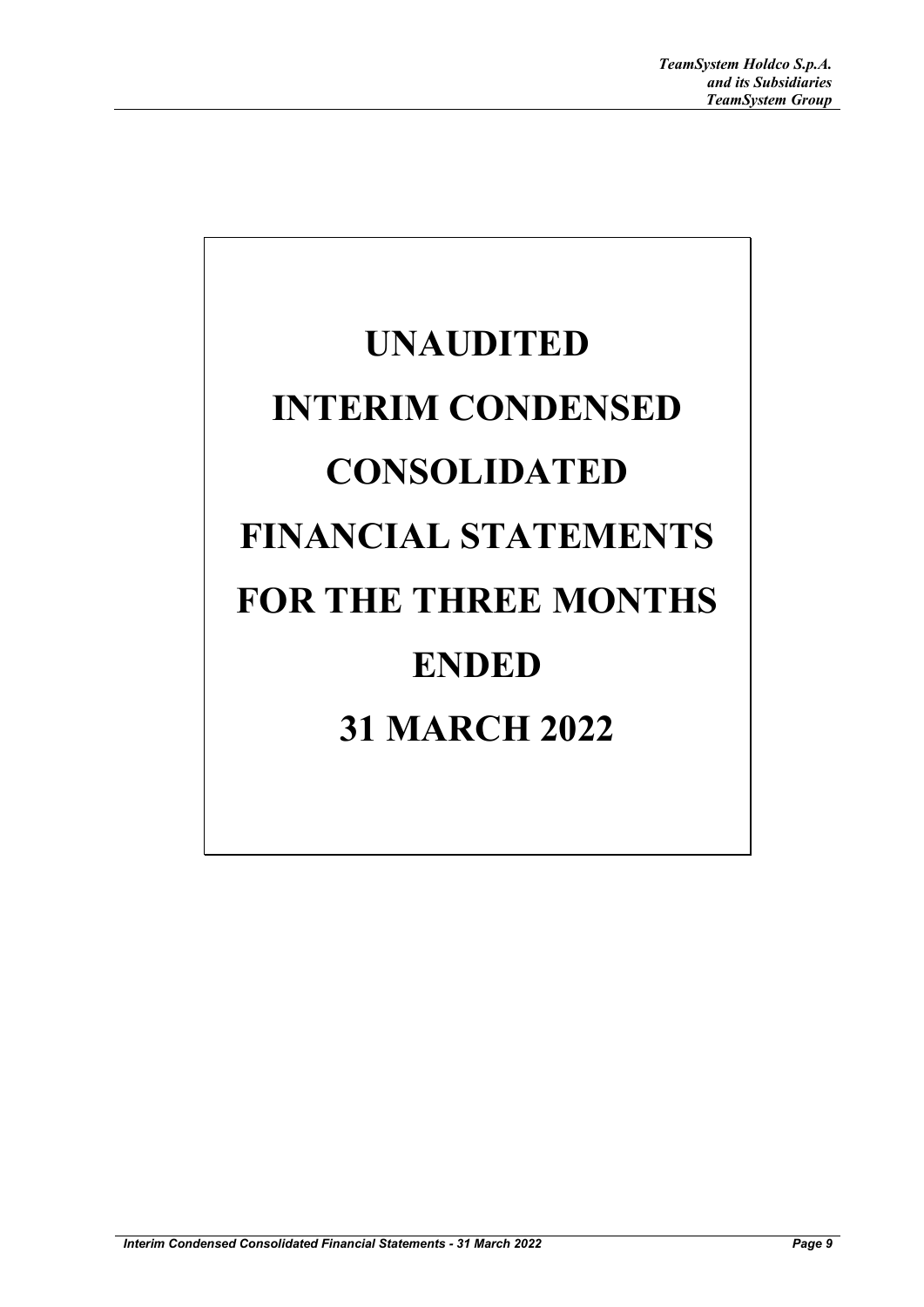## **TeamSystem Holdco S.p.A. and its Subsidiaries TeamSystem Group**

#### **UNAUDITED INTERIM CONSOLIDATED FINANCIAL STATEMENTS FOR THE THREE MONTHS ENDED 31 MARCH 2022**

| <b>CONSOLIDATED STATEMENT OF PROFIT OR LOSS</b>          | 31 Mar 2022          | 31 Mar 2021          | <b>NOTES</b>   |
|----------------------------------------------------------|----------------------|----------------------|----------------|
|                                                          |                      |                      |                |
| Revenue                                                  | 126,327              | 108,498              | 1              |
| Other operating income                                   | 1,104                | 785                  | 1              |
| <b>TOTAL REVENUE</b>                                     | 127,431              | 109,284              | 1              |
| Cost of raw and other materials                          | (10, 143)            | (9, 162)             | $\mathbf{2}$   |
| Cost of services                                         | (30, 258)            | (34, 140)            | 3              |
| Personnel costs                                          | (40, 593)            | (35, 702)            | 4              |
| Other operating costs                                    | (1,538)              | (1,449)              | 5              |
| Depreciation and amortization of non-current assets      |                      |                      |                |
| Allowance for bad debts                                  | (49,500)<br>(1, 275) | (21, 697)<br>(1,939) |                |
|                                                          |                      |                      |                |
| Other provisions for risks and charges                   | (1)                  | (2)                  |                |
| <b>OPERATING RESULT</b>                                  | (5,878)              | 5,192                |                |
| Finance income                                           | 124                  | 99                   | 6              |
| Finance cost                                             | (23, 751)            | (32, 100)            | $\overline{7}$ |
| PROFIT (LOSS) BEFORE INCOME TAXES                        | (29, 505)            | (26, 809)            |                |
| Current income tax                                       | (5, 220)             | (4, 761)             |                |
| Deferred income tax                                      | 9,714                | 5,192                | 14             |
| <b>TOTAL INCOME TAX</b>                                  | 4,493                | 432                  |                |
|                                                          |                      |                      |                |
| PROFIT (LOSS) FOR THE PERIOD                             | (25, 012)            | (26, 377)            |                |
| (Profit) Loss for the period - Non-controlling interests | (30)                 | (32)                 |                |
| PROFIT (LOSS) FOR THE PERIOD - OWNERS OF THE COMPANY     | (25, 042)            | (26, 409)            |                |
|                                                          |                      |                      |                |
| <b>ADJUSTED EBITDA</b>                                   | 46,418               | 39,448               |                |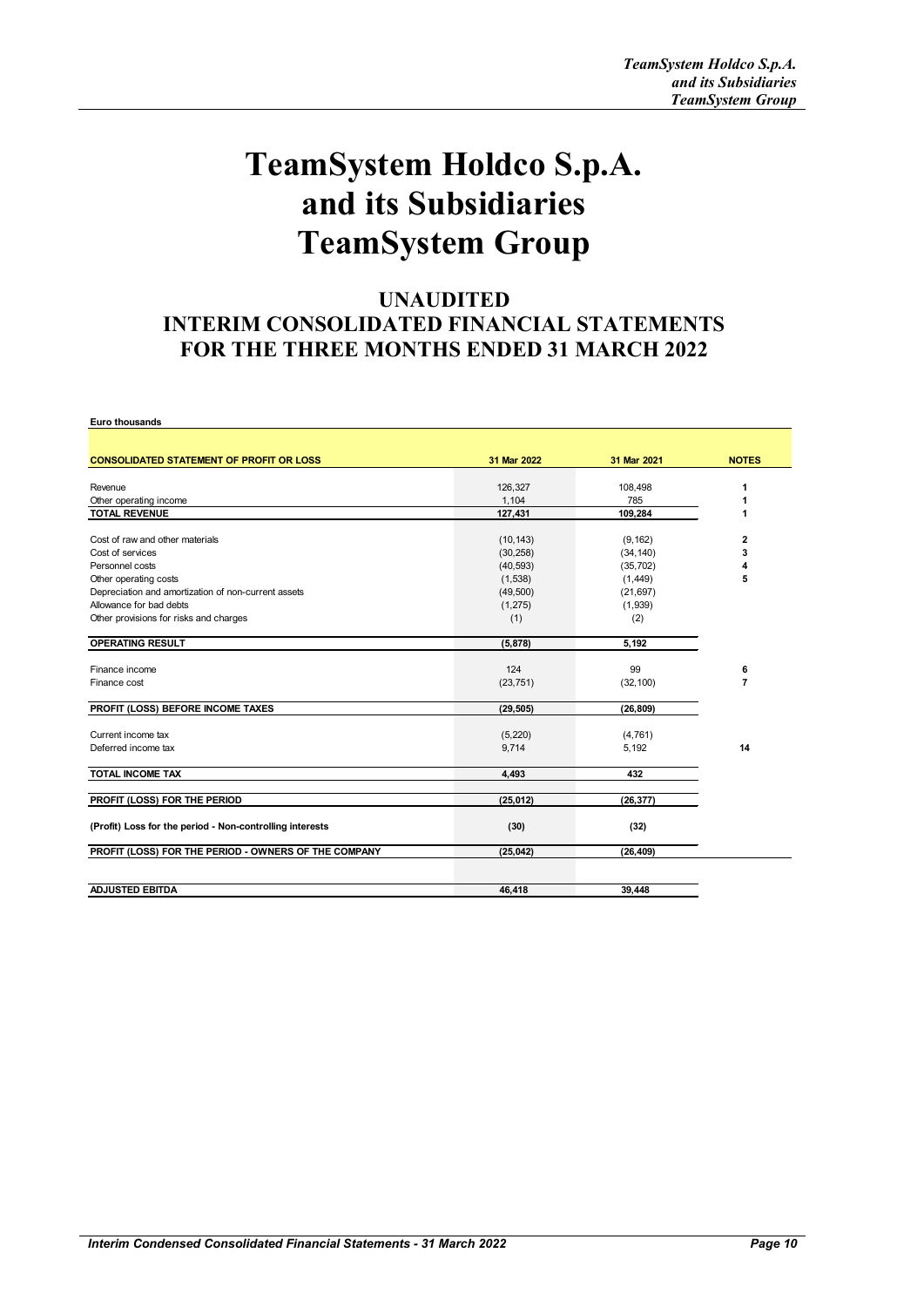| <b>Euro thousands</b><br><b>CONSOLIDATED STATEMENT OF</b> |             |             |              |
|-----------------------------------------------------------|-------------|-------------|--------------|
| <b>COMPREHENSIVE INCOME</b>                               |             |             |              |
|                                                           | 31 Mar 2022 | 31 Mar 2021 | <b>NOTES</b> |
|                                                           |             |             |              |
| PROFIT (LOSS) FOR THE PERIOD                              | (25, 012)   | (26, 377)   | 20           |
|                                                           |             |             |              |
| <b>Exchange rate differences</b>                          | (5)         | (2)         |              |
| OTHER COMPREHENSIVE INCOME (LOSS)                         |             |             |              |
| FOR THE PERIOD NET OF TAX                                 | (5)         | 0           |              |
|                                                           |             |             |              |
| TOTAL COMPREHENSIVE INCOME (LOSS)                         |             |             |              |
| FOR THE PERIOD                                            | (25,017)    | (26, 377)   | 20           |
|                                                           |             |             |              |
| Total comprehensive (income) loss for the period          |             |             |              |
| attributable to Non-controlling interests                 | (30)        | (32)        | 20           |
| <b>TOTAL COMPREHENSIVE INCOME (LOSS)</b>                  |             |             |              |
| FOR THE PERIOD - OWNERS OF THE COMPANY                    | (25,046)    | (26, 409)   | 20           |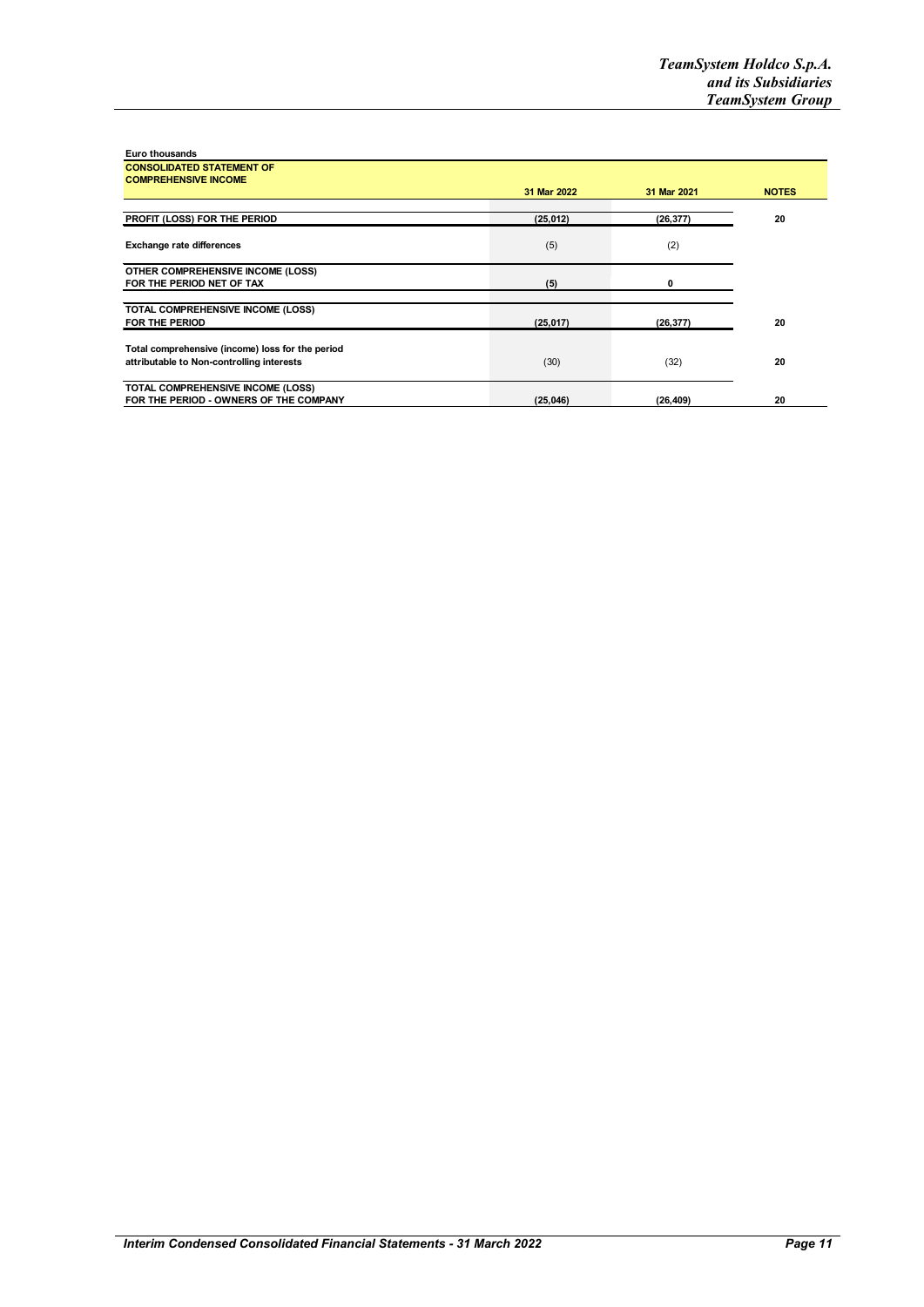| <b>CONSOLIDATED STATEMENT OF FINANCIAL POSITION</b> |             |             |              |
|-----------------------------------------------------|-------------|-------------|--------------|
| <b>ASSETS</b>                                       | 31 Mar 2022 | 31 Dec 2021 | <b>NOTES</b> |
|                                                     |             |             |              |
| Tangible assets                                     | 15,786      | 15,782      | 9            |
| Intangible assets                                   | 1,405,544   | 1,444,462   | 10           |
| Right of use                                        | 19,909      | 21,235      | 11           |
| Goodwill                                            | 1,848,446   | 1,833,110   | 12           |
| Other Investments                                   | 12,476      | 943         | 13           |
| Investments in associates                           | 470         | 258         | 13           |
| Deferred tax assets                                 | 16,184      | 16,215      | 14           |
| TOTAL NON-CURRENT ASSETS                            | 3,318,815   | 3,332,005   |              |
|                                                     |             |             |              |
| Inventories                                         | 967         | 909         | 16           |
| Trade receivables                                   | 264,381     | 125,317     | 17           |
| Tax receivables                                     | 2,369       | 3,470       | 18           |
| Other receivables - current                         | 41,299      | 38,167      | 19           |
| Other financial assets - current                    | 8,324       | 8,512       | 15           |
| Cash and bank balances                              | 70,848      | 59,084      | 15           |
| TOTAL CURRENT ASSETS                                | 388,188     | 235,459     |              |
| <b>TOTAL ASSETS</b>                                 | 3,707,003   | 3,567,464   |              |

| Euro thousands                                                        |             |             |              |
|-----------------------------------------------------------------------|-------------|-------------|--------------|
| <b>CONSOLIDATED STATEMENT OF FINANCIAL POSITION</b>                   |             |             |              |
| <b>EQUITY AND LIABILITIES</b>                                         | 31 Mar 2022 | 31 Dec 2021 | <b>NOTES</b> |
|                                                                       |             |             |              |
| Share capital                                                         | 14,597      | 14,597      | 20           |
| Other reserves                                                        | 1,375,259   | 1,439,231   | 20           |
| Retained earnings (accumulated losses)                                | (236)       | (27)        | 20           |
| Profit (Loss) attributable to Owners of the Company                   | (25.042)    | (64, 176)   | 20           |
| TOTAL EQUITY attributable to OWNERS OF THE COMPANY                    | 1,364,578   | 1,389,624   |              |
|                                                                       |             |             |              |
| Non-controlling interests - Capital and reserves                      | 891         | 721         | 20           |
| Non-controlling interests - Profit (Loss)                             | 30          | 170         | 20           |
| TOTAL NON-CONTROLLING INTERESTS                                       | 922         | 892         |              |
| <b>TOTAL EQUITY</b>                                                   | 1,365,500   | 1,390,516   |              |
|                                                                       |             |             |              |
| Financial liabilities with banks and other institutions - non-current | 1,479,147   | 1,475,267   | 15           |
| Staff leaving indemnity                                               | 26,413      | 25.939      | 21           |
| Provisions for risks and charges                                      | 13.565      | 13.255      | 22           |
| Deferred tax liabilities                                              | 329.656     | 339.397     | 14           |
| Other liabilities - non-current                                       | 421         | 432         | 23           |
| TOTAL NON-CURRENT LIABILITIES                                         | 1,849,202   | 1,854,290   |              |
| Financial liabilities with banks and other institutions - current     | 128,191     | 122,967     | 15           |
| Trade payables                                                        | 58,081      | 62.371      |              |
| Tax liabilities - current                                             | 13,410      | 8.644       | 24           |
| Other liabilities - current                                           | 292.620     | 128.676     | 23           |
| <b>TOTAL CURRENT LIABILITIES</b>                                      | 492.302     | 322.658     |              |
|                                                                       |             |             |              |
| <b>TOTAL LIABILITIES</b>                                              | 2,341,504   | 2,176,948   |              |
| TOTAL EQUITY AND LIABILITIES                                          | 3.707.003   | 3.567.464   |              |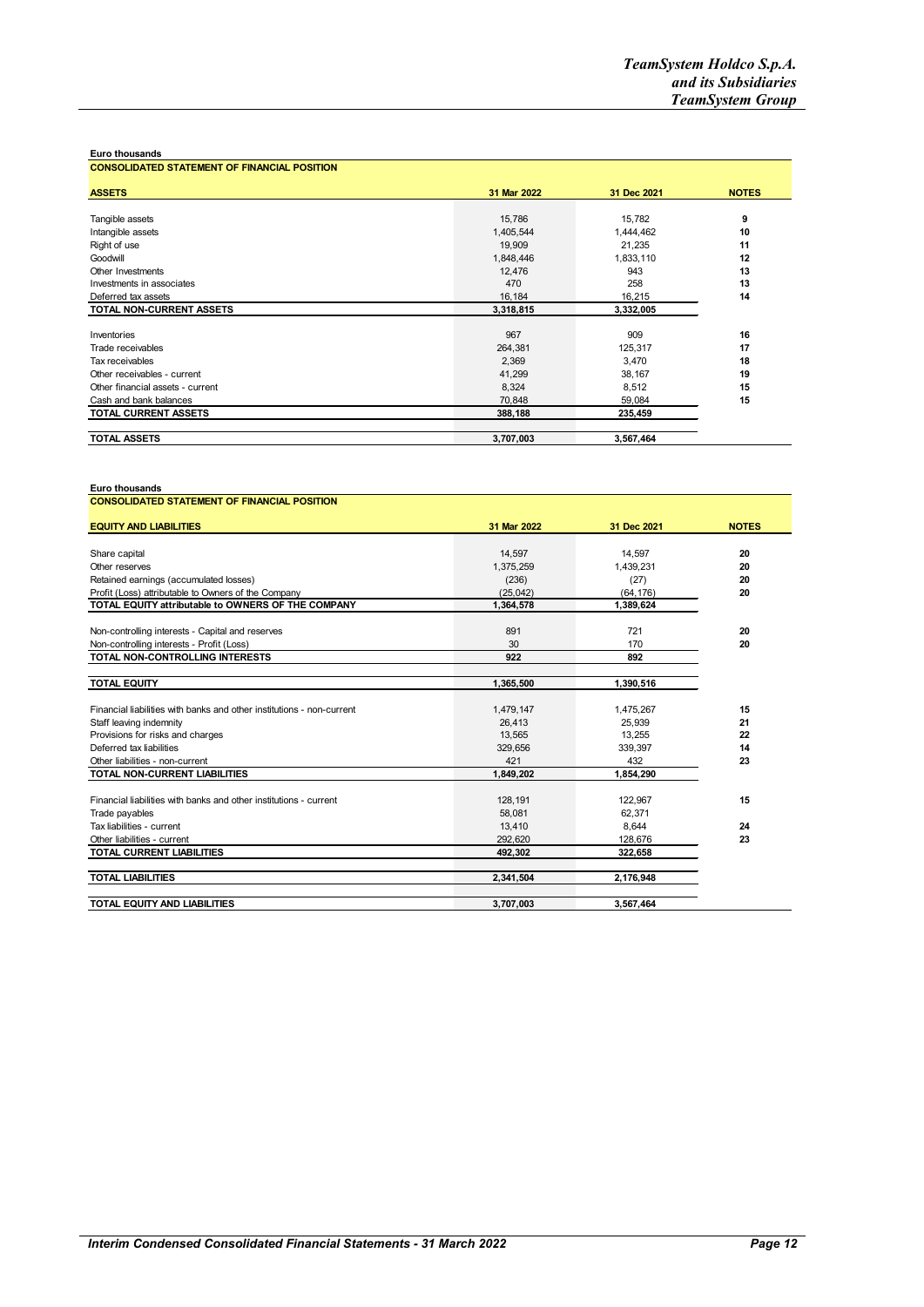| <b>CONSOLIDATED STATEMENT OF CASH FLOWS</b>                                                                | 31 Mar 2022      | 31 Mar 2021      | <b>NOTES</b> |
|------------------------------------------------------------------------------------------------------------|------------------|------------------|--------------|
| <b>Operating Result</b>                                                                                    | (5, 878)         | 5,192            |              |
|                                                                                                            |                  |                  |              |
| Depreciation and amortization of non-current assets<br>Depreciation and amortisation of non-current assets | 49,500<br>49,500 | 21,697<br>21,697 |              |
|                                                                                                            |                  |                  |              |
| Trade receivables                                                                                          | (139, 925)       | (113, 667)       |              |
| Inventories                                                                                                | (57)             | 226              |              |
| Other receivables                                                                                          | (8,974)          | (2, 355)         |              |
| Trade payables                                                                                             | (4,290)          | (2,674)          |              |
| Other liabilities                                                                                          | 159,978          | 126,076          |              |
| Change in Working capital                                                                                  | 6,731            | 7,606            |              |
| Staff leaving indemnity                                                                                    | 283              | 25               |              |
| Provisions for risks and charges                                                                           | 310              | 59               |              |
| Change in provisions                                                                                       | 593              | 84               |              |
|                                                                                                            |                  |                  |              |
| Income tax                                                                                                 | (270)            | (260)            |              |
| CASH FLOWS FROM OPERATING ACTIVITIES                                                                       | 50,675           | 34,319           | 8            |
|                                                                                                            |                  |                  |              |
| Investments in tangible assets                                                                             | (1,099)          | (385)            |              |
| Investments in intangible assets                                                                           | (3, 493)         | (3, 184)         |              |
| Capitalized development costs - personnel costs                                                            | (3,318)          | (2,830)          |              |
| Capitalized development costs - service costs                                                              | (1,005)          | (832)            |              |
| <b>Capital Expenditure</b>                                                                                 | (8,915)          | (7, 232)         |              |
| Acquisition of investments                                                                                 | (12, 622)        | (1, 912, 222)    | 8            |
| Cash and bank balances at the date of acquisition                                                          | 0                | 66,876           |              |
| <b>Acquisition of investments</b>                                                                          | (12, 622)        | (1, 845, 346)    | 8            |
|                                                                                                            |                  |                  |              |
| <b>CASH FLOWS FROM INVESTING ACTIVITIES</b>                                                                | (21, 537)        | (1,852,578)      |              |
| Financial balance paid / cashed-in                                                                         |                  |                  |              |
| and change in financial assets / liabilities                                                               | (16, 977)        | 419,362          | 8            |
|                                                                                                            |                  |                  |              |
| <b>Financing Fees paid</b>                                                                                 | 0                | (34, 171)        |              |
| Liabilities to non-controlling shareholders of subs. paid                                                  | (396)            | (108, 301)       | 8            |
|                                                                                                            |                  |                  |              |
| Capital increase                                                                                           | 0                | 1,649,218        |              |
| <b>CASH FLOWS FROM FINANCING ACTIVITIES</b>                                                                | (17, 372)        | 1,926,108        |              |
|                                                                                                            |                  |                  |              |
| INCREASE (DECREASE) IN CASH AND BANK BALANCES                                                              |                  |                  |              |
| DUE TO EXCHANGE RATE MOVEMENTS                                                                             | (2)              | 10               |              |
| INCREASE (DECREASE) IN CASH AND BANK BALANCES                                                              | 11,764           | 107,860          |              |
|                                                                                                            |                  |                  |              |
| CASH AND BANK BALANCES - BEGINNING OF THE YEAR                                                             | 59,084           | 502              |              |
|                                                                                                            |                  |                  |              |
| CASH AND BANK BALANCES - END OF THE PERIOD                                                                 | 70.848           | 108,362          |              |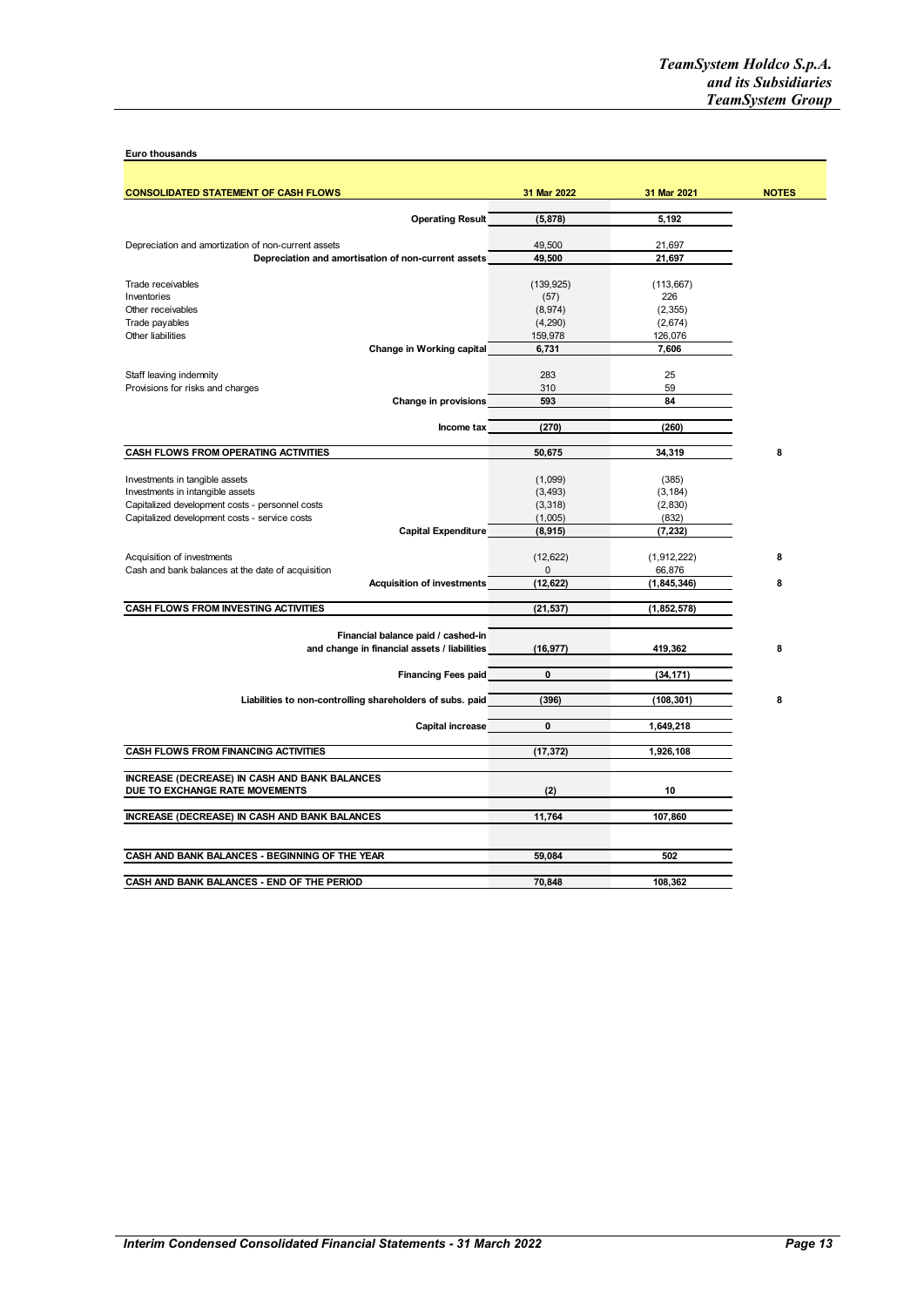#### **CONSOLIDATED STATEMENT OF CHANGES IN EQUITY**

| Euro thousands                                 |              |                |                                             |                                                         |                                                         |                        |                |
|------------------------------------------------|--------------|----------------|---------------------------------------------|---------------------------------------------------------|---------------------------------------------------------|------------------------|----------------|
|                                                | <b>Share</b> | Other          | <b>Retained</b><br>earnings<br>(accumulated | Profit (Loss)<br>attributable<br>to<br><b>Owners of</b> | <b>Equity</b><br>attributable<br>to<br><b>Owners of</b> | <b>Non-controlling</b> |                |
|                                                | capital      | reserves       | losses)                                     | the Company                                             | the Company                                             | <b>interests</b>       | <b>TOTAL</b>   |
| 31 Dec 2020                                    | 50           | 0              | 0                                           | (29)                                                    | 21                                                      | 0                      | 21             |
| Loss allocation                                |              | (29)           |                                             | 29                                                      | 0                                                       |                        | $\mathbf 0$    |
| Capital increases                              |              | 1,745,487      |                                             |                                                         | 1,745,487                                               |                        | 1,745,487      |
| Acquisition of TeamSystem Group                |              |                |                                             |                                                         | 0                                                       | 673                    | 673            |
| Profit (Loss) for the year                     |              |                |                                             | (26, 409)                                               | (26, 409)                                               | 32                     | (26, 377)      |
| Other Profit (Loss) on<br>comprehensive income |              | $\overline{2}$ |                                             |                                                         | $\mathbf{2}$                                            |                        | $\overline{2}$ |
| 31 Mar 2021                                    | 50           | 1,745,460      | 0                                           | (26, 409)                                               | 1,719,101                                               | 705                    | 1,719,806      |

|                                                |                         |                   | <b>Retained</b>                     | <b>Profit (Loss)</b><br>attributable  | <b>Equity</b><br>attributable         |                                            |              |
|------------------------------------------------|-------------------------|-------------------|-------------------------------------|---------------------------------------|---------------------------------------|--------------------------------------------|--------------|
|                                                | <b>Share</b><br>capital | Other<br>reserves | earnings<br>(accumulated<br>losses) | to<br><b>Owners of</b><br>the Company | to<br><b>Owners of</b><br>the Company | <b>Non-controlling</b><br><b>interests</b> | <b>TOTAL</b> |
| 31 Dec 2021                                    | 14,597                  | 1,439,231         | (27)                                | (64, 176)                             | 1,389,624                             | 892                                        | 1,390,516    |
| Loss allocation                                |                         | (63,967)          | (209)                               | 64,176                                | 0                                     |                                            | 0            |
| Profit (Loss) for the year                     |                         |                   |                                     | (25,042)                              | (25, 042)                             | 31                                         | (25, 012)    |
| Other Profit (Loss) on<br>comprehensive income |                         | (4)               |                                     |                                       | (4)                                   | (1)                                        | (5)          |
| 31 Mar 2022                                    | 14,597                  | 1,375,259         | (236)                               | (25, 042)                             | 1,364,578                             | 922                                        | 1,365,500    |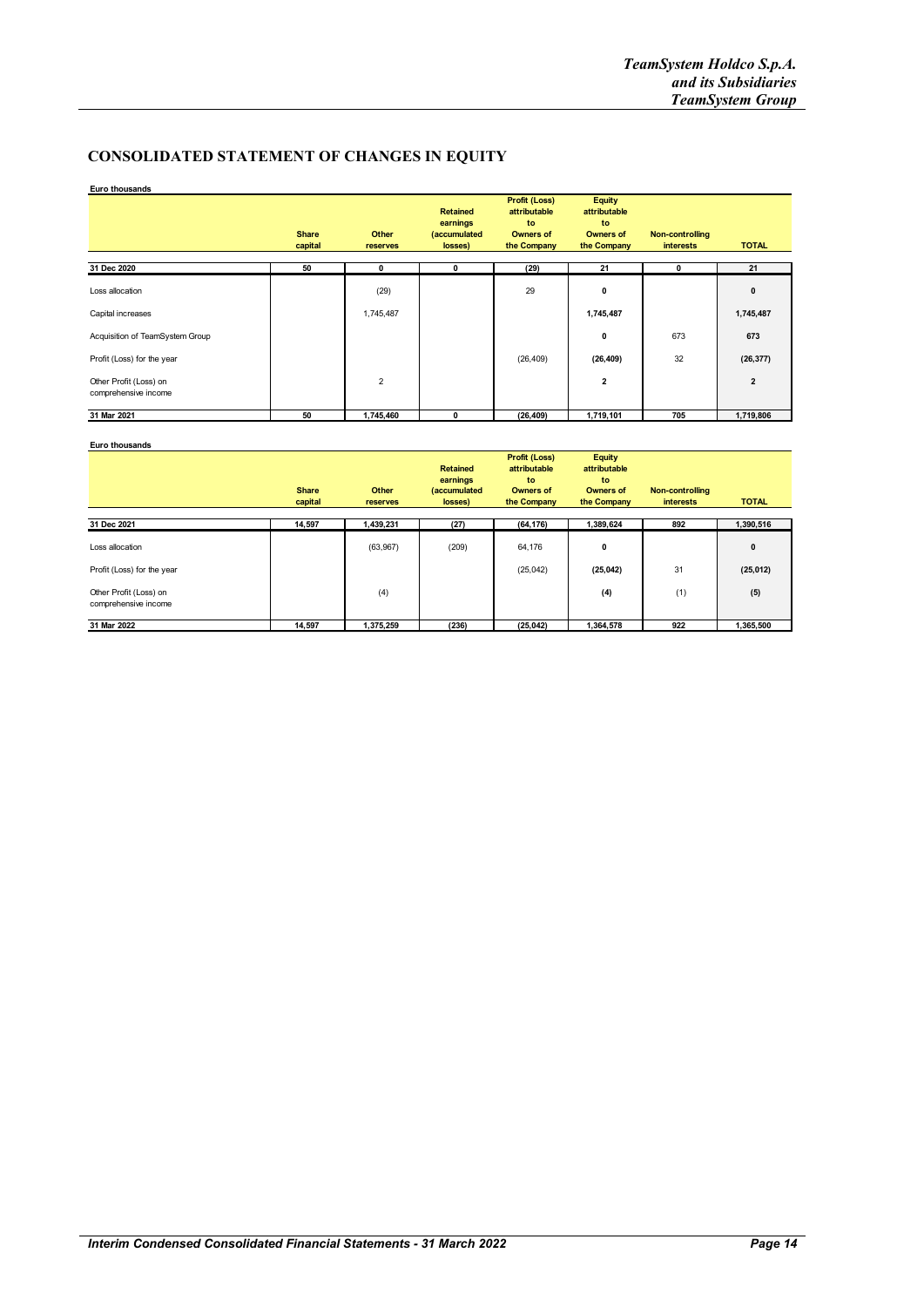# **TeamSystem Group**

#### **NOTES TO THE UNAUDITED INTERIM CONSOLIDATED FINANCIAL STATEMENTS FOR THE THREE MONTHS ENDED 31 MARCH 2022**

#### **►COMPANY BACKGROUND**

TeamSystem Holdco S.p.A. is a company registered with the Pesaro business register and it is domiciled in Italy with its registered office located in Pesaro. TeamSystem Holdco S.p.A (the "Parent Company" or the "Parent") is the Parent Company of TeamSystem Group (the "Group"), leader in Italy in the production and marketing of management software and in the provision of training targeted at associations, small and medium-sized enterprises and Professionals (accountants, labour consultants, lawyers, condominium managers and self-employed professionals). Effective 2019, via the incorporation and acquisition of financial companies, the Group has extended its range of services to encompass financial services.

#### □ □ □

#### **►BASIS OF PREPARATION**

The Group's annual consolidated financial statements are prepared in accordance with international accounting standards (IFRS) issued by the International Accounting Standards Board (IASB) and as endorsed by the European Union pursuant to Regulation No. 1606/2002.

The accounting standards adopted for the preparation of the TeamSystem Holdco S.p.A. consolidated financial statements for the period ended 31 March 2022 are the same of that used for the preparation of TeamSystem Holdco S.p.A. consolidated financial statements for the period ended 31 December 2021 (to which reference should be made).

These interim consolidated financial statements have not been prepared in compliance with IAS 34 "Interim financial reporting". These financial statements do not include all the information required for annual financial statements.

The interim consolidated financial statements for the period ended 31 March 2022 (produced at TeamSystem Holdco consolidation hierarchy) show comparative figures for the period ended 31 March 2021 at Brunello Bidco S.p.A. consolidated figures for the components of:

-the consolidated statement of profit or loss;

- -the consolidated statement of comprehensive income;
- -the consolidated statement of changes in equity;

-the consolidated statement of cash flows;

and comparative figures for the period ended 31 December 2021 at TeamSystem Holdco S.p.A. consolidated figures for the components of consolidated statement of financial position.

The interim consolidated financial statements for the period ended 31 March 2022 consist of a consolidated statement of financial position, a consolidated statement of profit or loss, a consolidated statement of comprehensive income, a consolidated statement of cash flows, a consolidated statement of changes in equity and notes to the interim consolidated financial statements components.

The format used for the financial statements is the same as that used for the preparation of the TeamSystem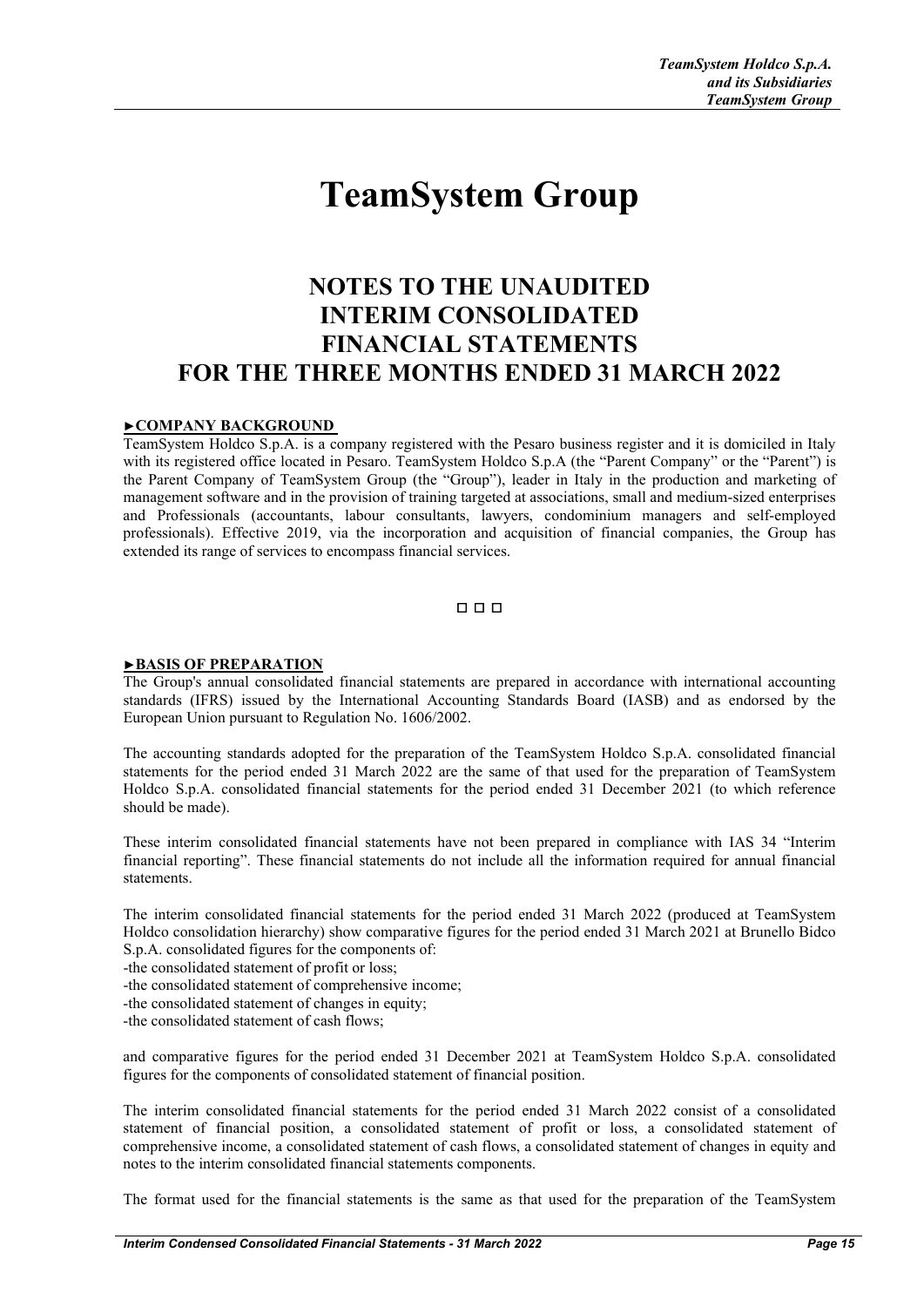Holdco S.p.A. consolidated financial statements for the year ended 31 December 2021.

This interim consolidated financial report for the first three months ended 31 March 2022 is presented in Euros and all amounts have been rounded to Euro thousands, unless otherwise specified.

The consolidated financial statements of TeamSystem Holdco S.p.A. and its subsidiaries (TeamSystem Group) for the period ended 31 March 2022 and the consolidated financial statements of Brunello Bidco S.p.A. for the period ended 31 March 2021 have not been audited.

#### □ □ □

#### **►SCOPE OF CONSOLIDATION**

A listing of businesses consolidated on a line-by-line basis (or with equity method) is provided in the following table and it should be noted that the consolidation percentage takes account of any put and call options stipulated during the course of acquisitions:

| <b>Amounts in Euro</b>                               |                          |                         |               |            |           |                |                              |                         |
|------------------------------------------------------|--------------------------|-------------------------|---------------|------------|-----------|----------------|------------------------------|-------------------------|
| <b>CONSOLIDATED COMPANIES</b><br><b>LINE BY LINE</b> | <b>Registered office</b> | <b>Share</b><br>capital | <b>Equity</b> | Currency   | %<br>held | %<br>consolid. | Put / Call<br><b>Options</b> | <b>Notes</b>            |
|                                                      |                          |                         |               |            |           |                |                              |                         |
| TeamSystem Holdco S.p.A.                             | Pesaro                   | 14,596,648              | 1,454,244,613 | <b>EUR</b> |           |                |                              |                         |
| TeamSystem Holdco 1 S.r.l.                           | Pesaro                   | 3,000                   | 1,453,779,733 | <b>EUR</b> | 100.00    | 100.00         |                              |                         |
| TeamSystem Holdco 2 S.r.l.                           | Pesaro                   | 3,000                   | 1,453,777,911 | <b>EUR</b> | 100.00    | 100.00         |                              |                         |
| TeamSystem Holdco 3 S.p.A.                           | Pesaro                   | 50,000                  | 1,441,907,907 | <b>EUR</b> | 100.00    | 100.00         |                              |                         |
| TeamSystem S.p.A.                                    | Pesaro                   | 24,000,000              | 1,669,964,044 | <b>EUR</b> | 100.00    | 100.00         |                              |                         |
| TeamSystem Service S.r.l.                            | Campobasso               | 200,000                 | 49,259,419    | <b>EUR</b> | 100.00    | 100.00         |                              |                         |
| TeamSystem Communication S.r.l.                      | Civitanova Marche (MC)   | 23,300                  | 344,894       | <b>EUR</b> | 75.00     | 100.00         | 1                            |                         |
| Danea Soft S.r.l.                                    | Vigonza (PD)             | 100,000                 | 56,178,064    | <b>EUR</b> | 100.00    | 100.00         |                              |                         |
| Madbit Entertainment S.r.l.                          | Treviolo (BG)            | 10,000                  | 104.885.574   | <b>EUR</b> | 100.00    | 100.00         |                              | $\overline{\mathbf{2}}$ |
| Mondora S.r.l.                                       | Milan                    | 105,000                 | 4,447,589     | <b>EUR</b> | 100.00    | 100.00         |                              |                         |
| <b>Voispeed Limited</b>                              | Saint Albans - UK        | 1,000                   | 109,285       | <b>GBP</b> | 85.00     | 85.00          |                              | 3                       |
| Aliaslab S.p.A.                                      | Milan                    | 156,000                 | 52,403,669    | <b>EUR</b> | 100.00    | 100.00         |                              |                         |
| Reviso International ApS                             | Copenhagen               | 50,011                  | 1,118,855     | <b>DKK</b> | 100.00    | 100.00         |                              |                         |
| Reviso Cloud Accounting Limited                      | Reading                  | $\mathbf{1}$            | 31,268        | <b>GBP</b> | 100.00    | 100.00         |                              | 4                       |
| Reviso Soluciones Cloud S.L.                         | Madrid                   | 3.000                   | 22.513        | <b>EUR</b> | 100.00    | 100.00         |                              | 4                       |
| Reviso Deutschland GmbH                              | Berlin                   | 25,000                  | 171,658       | <b>EUR</b> | 100.00    | 100.00         |                              | 4                       |
| Cassanova S.r.I                                      | Sant. di Romagna (RN)    | 10,000                  | 1,980,737     | <b>EUR</b> | 51.00     | 100.00         | 1                            |                         |
| Evolution Fit S.r.l.                                 | Turin                    | 10,000                  | 1,400,009     | <b>EUR</b> | 100.00    | 100.00         |                              |                         |
| Gruppo Euroconference S.p.A.                         | Verona                   | 300,000                 | 29,699,276    | <b>EUR</b> | 96.87     | 96.87          |                              | 5                       |
| Nuovamacut Automazione S.p.A.                        | Bologna                  | 108,000                 | 28,786,885    | <b>EUR</b> | 100.00    | 100.00         |                              |                         |
| Skylab Italia S.r.l.                                 | Turin                    | 143,600                 | 9,986,330     | <b>EUR</b> | 100.00    | 100.00         |                              |                         |
| Techmass S.r.l.                                      | Bassano del Grappa (VI)  | 11,538                  | 314,118       | <b>EUR</b> | 51.00     | 100.00         | 1                            |                         |
| TeamSystem BK S.r.l.                                 | Campobasso               | 1,010,000               | 4,960,198     | <b>EUR</b> | 100.00    | 100.00         |                              | 6                       |
| TeamSystem Financial Value Chain S.r.l.              | Milan                    | 4,931,373               | 13,350,938    | <b>EUR</b> | 61.00     | 100.00         | 1                            |                         |
| Whit-e S.r.l.                                        | Milan                    | 15,000                  | 3,011,131     | <b>EUR</b> | 100.00    | 100.00         |                              | $\overline{\mathbf{r}}$ |
| Factor@Work S.r.l.                                   | Milan                    | 65,000                  | 212,867       | <b>EUR</b> | 100.00    | 100.00         |                              | $\overline{7}$          |
| TeamSystem AM Holdco S.r.l.                          | Milan                    | 10,000                  | 1,747,459     | <b>EUR</b> | 71.00     | 100.00         | 1                            | $\overline{7}$          |
| TeamSystem Capital at Work SGR S.p.A.                | Milan                    | 100,000                 | 928,716       | <b>EUR</b> | 100.00    | 100.00         |                              | 8                       |
| TeamSystem Payments Holdco S.r.l.                    | Milan                    | 10,000                  | 3,441,263     | <b>EUR</b> | 100.00    | 100.00         |                              |                         |
| TeamSystem Payments S.r.l.                           | Milan                    | 125,000                 | 2,387,092     | <b>EUR</b> | 100.00    | 100.00         |                              | 9                       |
| Area 32 S.r.l.                                       | San Donà di Piave (VE)   | 10,000                  | 602,900       | <b>EUR</b> | 100.00    | 100.00         |                              |                         |
| MBM Italia S.r.l.                                    | Padova                   | 40,800                  | 2,198,530     | <b>EUR</b> | 61.00     | 100.00         | 1                            |                         |
| AF Soluzioni S.r.l.                                  | Salerno                  | 70,000                  | 1,214,133     | <b>EUR</b> | 60.00     | 100.00         | 1                            |                         |
| Beneficy S.r.l.                                      | Roma                     | 90,000                  | 27,821        | <b>EUR</b> | 51.00     | 100.00         | 1                            |                         |
| Team4you S.r.l.                                      | Ripalimosani (CB)        | 10,000                  | 1,121,664     | <b>EUR</b> | 90.00     | 100.00         | 1                            |                         |
| Habble S.r.l.                                        | Vecchiano (PI)           | 21,930                  | 2,273,932     | <b>EUR</b> | 60.00     | 100.00         | 1                            |                         |
| Software del Sol S.A.                                | Mengibar (Jaén)          | 75,000                  | 661,791       | <b>EUR</b> | 100.00    | 100.00         |                              |                         |
| TeamSystem 6 S.r.l.                                  | Milan                    | 10,000                  | 2,663,722     | <b>EUR</b> | 100.00    | 100.00         |                              |                         |
| TeamSystem 7 S.r.l.                                  | Milan                    | 10,000                  | (36, 766)     | <b>EUR</b> | 100.00    | 100.00         |                              |                         |
| TeamSystem 8 S.r.l.                                  | Milan                    | 12,000                  | 463,845       | <b>EUR</b> | 100.00    | 100.00         |                              |                         |
| TeamSystem 9 S.r.l.                                  | Milan                    | 10,000                  | 507,112       | <b>EUR</b> | 100.00    | 100.00         |                              |                         |
| Modefinance S.r.l.                                   | Trieste                  | 210,000                 | 2,975,753     | <b>EUR</b> | 59.00     | 100.00         | 1                            |                         |
| SGS System House S.r.l.                              | Milan                    | 10,400                  | 9,567         | <b>EUR</b> | 100.00    | 100.00         |                              |                         |
| My Expenses S.L                                      | Madrid                   | 73,074                  | 1,631,762     | <b>EUR</b> | 59.60     | 100.00         | 1                            |                         |
| Billin Factura Electronica S.L.                      | Bilbao                   | 3,050                   | (98, 397)     | <b>EUR</b> | 100.00    | 100.00         |                              | 10                      |
| Logical Soft S.r.l.                                  | Desio (MB)               | 200,000                 | 2,519,883     | <b>EUR</b> | 60.00     | 100.00         | 1                            |                         |
| Itacme Informatica S.r.I.                            | Cesena (FC)              | 45,000                  | 330,284       | <b>EUR</b> | 100.00    | 100.00         |                              |                         |
| TeamSystem 11 S.r.l.                                 | Milano                   | 10,000                  | 10,000        | <b>EUR</b> | 100.00    | 100.00         |                              |                         |
| Progetto Studio S.r.l.                               | Verona                   | 100,000                 | 5,663,313     | <b>EUR</b> | 100.00    | 100.00         |                              | 11                      |
| Data-Consult S.r.l.                                  | Vado Ligure (SV)         | 50,000                  | 531,901       | <b>EUR</b> | 100.00    | 100.00         |                              | 11                      |
| Selda S.r.l.                                         | Chiavani (GE)            | 20,000                  | 661,774       | <b>EUR</b> | 100.00    | 100.00         |                              | 12                      |
| NewTronic S.r.l.                                     | Padova                   | 93,000                  | 104,910       | <b>EUR</b> | 100.00    | 100.00         |                              | 13                      |
| Cesio S.r.l.                                         | Brescia                  | 90,000                  | 261,639       | <b>EUR</b> | 100.00    | 100.00         |                              | 13                      |
| Modefinance International S.r.l.                     | Milano                   | 100,000                 | 35,616        | <b>EUR</b> | 65.00     | 100.00         | 1                            | 14                      |
|                                                      |                          |                         |               |            |           |                |                              |                         |

**(1)** = equity interest would be 100% should put/call options be exercised;

(2)  $=$  investment held by Danea Soft S.r.l.;<br>(3)  $=$  investment held by TeamSystem Con **(3)** = investment held by TeamSystem Communication S.r.l.;

**(4)** = investment held by Reviso International Aps;

**(5)** = takes account of treasury shares held by Gruppo Euroconference;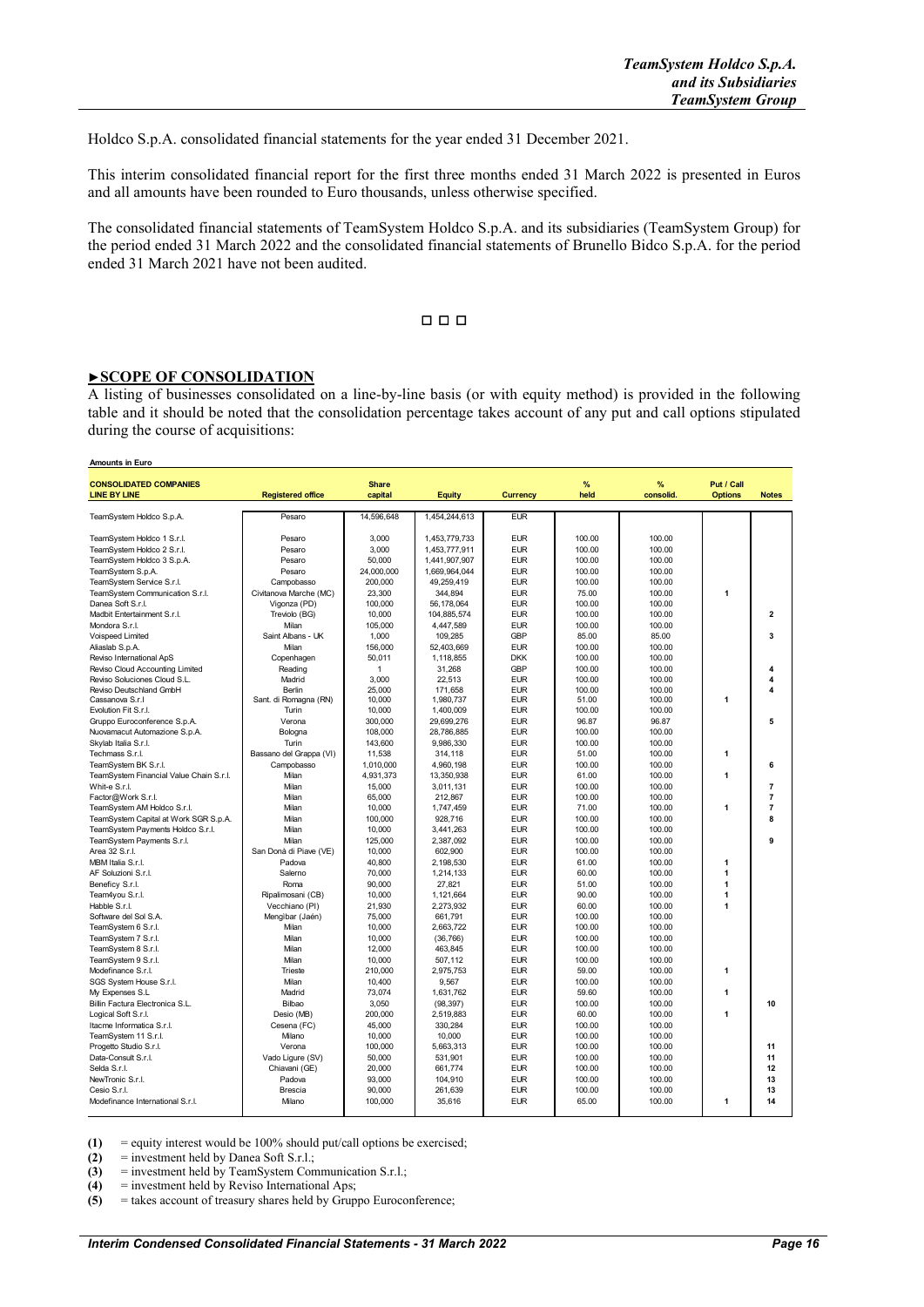- **(6)** = investment held by TeamSystem Service S.r.l.;<br>(7) = investment held by TeamSystem Financial Value
- (7) = investment held by TeamSystem Financial Value Chain S.r.l.;<br> **(8)** = investment held by TeamSystem AM Holdco S.r.l.;
- **(8)** = investment held by TeamSystem AM Holdco S.r.l.;<br>**(9)** = investment held by TeamSystem Payments Holdco
- **(9)** = investment held by TeamSystem Payments Holdco S.r.l.;
- **(10)** = investment held by My Expenses S.L.;
- **(11)** = investment held by TeamSystem 11 S.r.l.;
- **(12)** = 50% interest held by Progetto Studio S.r.l. with the remaining 50% held by Data-Consult S.r.l.;
- **(13)** = investment held by Progetto Studio S.r.l.;
- **(14)** = investment held by Modefinance S.r.l..

#### □ □ □

#### **►CHANGES TO THE SCOPE OF CONSOLIDATION DURING THE FIRST THREE MONTHS OF 2022**

The 31 March 2022 scope of consolidation has not changed compared to the TeamSystem Holdco Consolidated financial statements for the period ended 31 December 2021.

As regards the investments in Storeden S.r.l. and TeamSystem 10 S.r.l. (see "Significant events during the first three months of 2022" section, in Directors' Report), their results and their financial position have not been consolidated for the purpose of TeamSystem Consolidated financial statements for the three months ended 31 March 2022, taking into account the non-materiality of the acquisitions in question.

#### □ □ □

#### **►TRANSLATION OF FOREIGN CURRENCY FINANCIAL STATEMENTS**

Assets and liabilities of consolidated foreign entities that are denominated in foreign currencies other than the Euro are translated at the rates of exchange prevailing at the reporting date; income and costs are translated at the average rates of exchange for the period. Any resulting translation differences are recognised in the foreign currency translation reserve included in equity.

The foreign companies included in the scope of consolidation at 31 March 2022 that use a currency other than the Euro are: Voispeed Limited and Reviso Cloud Accounting Limited, which use the British Pound (GBP), and Reviso International ApS, which uses the Danish Krone (DKK).

The exchange rates applied for the translation are set out in the following table:

| <b>EXCHANGE RATES</b> | Average exchange                              |                                              | Average exchange                              |                                                   |
|-----------------------|-----------------------------------------------|----------------------------------------------|-----------------------------------------------|---------------------------------------------------|
|                       | rate for the first<br>three months<br>of 2022 | <b>Exchange rate</b><br>as at<br>31 Mar 2022 | rate for the first<br>three months<br>of 2021 | <b>Exchange rate</b><br>as at<br>31 December 2021 |
| <b>GBP</b>            | 0.84                                          | 0.85                                         | 0.87                                          | 0.84                                              |
| <b>DKK</b>            | 7.44                                          | 7.44                                         | 7.44                                          | 7.44                                              |

#### □ □ □

#### **►SEGMENT INFORMATION**

In accordance with IFRS 8, an operating segment is a component of an entity:

a) that engages in business activities from which it may earn revenues and incur expenses (including revenues and expenses relating to transactions with other components of the same entity);

b) whose operating results are reviewed regularly by the entity's chief operating decision maker to make decisions about resources to be allocated to the segment and assess its performance;

c) for which separate financial information is available.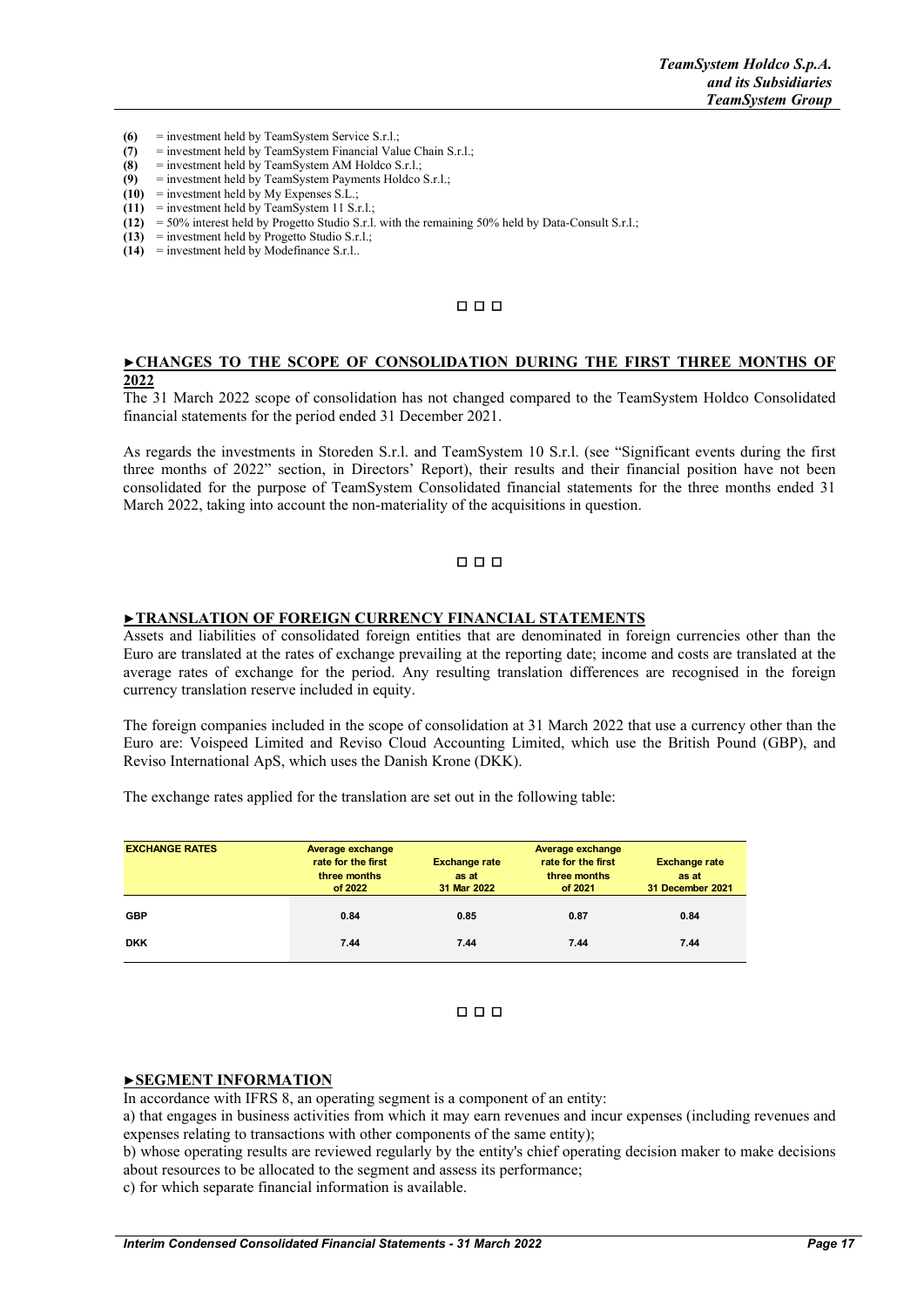During 2021, TeamSystem Group, following the Group's change of control, initiated and completed a major overhaul of its organisational structure and corporate reporting system that led to significant changes to roles/responsibilities and the set of internal reports periodically reviewed by Management with the definitive elimination of the subdivision of the two previously identified operating segments: Software BU and the Financial BU.

For the above reasons, in 2021, Group Management established a new reporting model based on six operating segments for reporting purposes (Enterprise, Professional, Market Specific Solutions, Micro, Digital Finance, HR), aligned with and perfectly corresponding to the current organisational and business structure, which better responds to the operating realities of today and those of the Group.

Within TeamSystem Group, the following operating segments have been identified, characterised by the autonomous nature of their products/services and production processes that have the aforementioned features:

• **Enterprise Business Unit:** products/services for SMEs, mainly consisting of core products (ERP) and accessory products and vertical solutions;

• **Professional Business Unit:** products/services for professionals and labour consultants (accounting, tax, payroll);

• **Market Specific Solutions Business Unit:** vertical solutions aimed at highly specialised markets;

• **Micro Business Unit:** mainly cloud-based solutions for small and micro enterprises;

• **Digital Finance Business Unit:** solutions related to financial digitalisation;

• **HR Business Unit:** modular HR system covering all HR management and business process outsourcing requirements.

#### □ □ □

#### **►USE OF ESTIMATES**

The preparation of consolidated financial statements requires the Group to apply accounting policies and methods, which, in certain circumstances, depend on difficult and subjective assessments that may be based on past experience and on assumptions that, from time to time, are considered reasonable and realistic based on relevant circumstances. The application of these estimates and assumptions affects the amounts presented in the consolidated financial statements, comprising the consolidated statement of financial position, the consolidated statement of profit or loss and consolidated statement of cash flows, as well as the disclosures provided. The actual amounts of the financial statement components, for which estimates and assumptions have been used, may differ from those reported, due to the uncertainty of assumptions and the conditions on which estimates are based.

Set out below is a listing of consolidated financial statement components that, more than others, require greater subjectivity, on the part of the Group, in the application of estimates and, for which, a change in the conditions of underlying assumptions used may give rise to a significant risk in relation to the determination of adjustments to the carrying amounts of current assets and liabilities that may have a significant impact on the financial statements of the consolidated companies:

- Business combinations (IFRS 3) and measurement of intangible assets;
- Goodwill and other intangible assets;
- Allowance for bad debts;
- Provisions for risks and charges;
- Employee benefits:
- Liability to non-controlling shareholders of subsidiaries.

#### □ □ □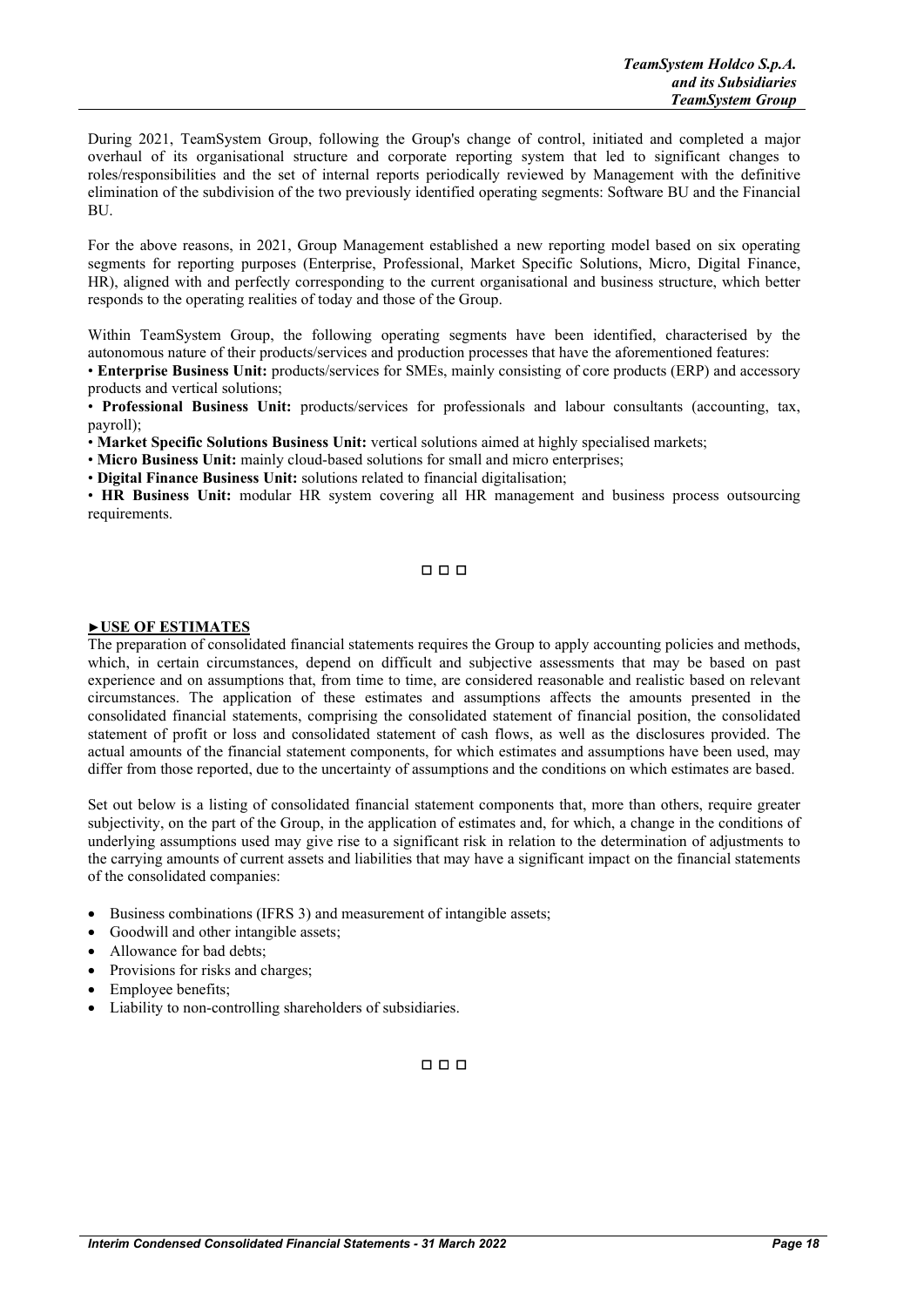#### **Notes to Interim Unaudited Consolidated Financial Statement Components (All amounts are expressed in thousands of Euro except where otherwise indicated)**

#### **1.TOTAL REVENUE**

Total revenue for the period ended 31 March 2022 amounts to  $\epsilon$  127.4 million, and is comprised of Revenue of  $\epsilon$ 126.3 million and Other Revenue of  $\epsilon$  1.1 million. Total revenue for period ended 31 March 2021 stood at  $\epsilon$  109.3 million.

The table below provides a breakdown of total revenue for the 31 March 2022 and for the 31 March 2021 period based on whether control was passed over time or at a point in time:

#### **Euro Millions**

|                      | 31 Mar 2022 | 31 Mar 2021 |
|----------------------|-------------|-------------|
|                      |             |             |
| Over time            | 108.6       | 91.5        |
| Point in time        | 18.8        | 17.7        |
|                      |             |             |
| <b>TOTAL REVENUE</b> | 127.4       | 109.3       |

Lastly, it should be noted that there is no concentration of revenue with any specific customer, given the notable segmentation of Group sales which, for the three months ended 31 March 2022, were almost exclusively realised in Italy.

#### **2. COST OF RAW AND OTHER MATERIALS**

|                                      | 31 Mar 2022 | 31 Mar 2021 | Change | % Change |
|--------------------------------------|-------------|-------------|--------|----------|
| Hardware purchases                   | 996         | 1,383       | (387)  | $-28.0%$ |
| Third parties' software              | 7,941       | 7,257       | 684    | 9.4%     |
| Materials for education              | 5           | 4           |        | 24.1%    |
| Fuel                                 | 402         | 217         | 185    | 85.1%    |
| Other materials                      | 201         | 76          | 125    | 163.9%   |
| Change in inventory of raw materials | 597         | 225         | 373    | 165.9%   |
|                                      |             |             |        |          |
| <b>Total</b>                         | 10,143      | 9,162       | 981    | 10.7%    |

Cost of raw and other materials amounts to  $\epsilon$  10,143 thousand for the period ended 31 March 2022, up by  $\epsilon$  981 thousand compared to the amount at 31 March 2021 ( $\epsilon$  9,162 thousand). This increase, mainly recorded in the line item Third parties' software, is attributable to the change in the consolidation area and to the organic growth experienced by the Group in the first three months of 2022.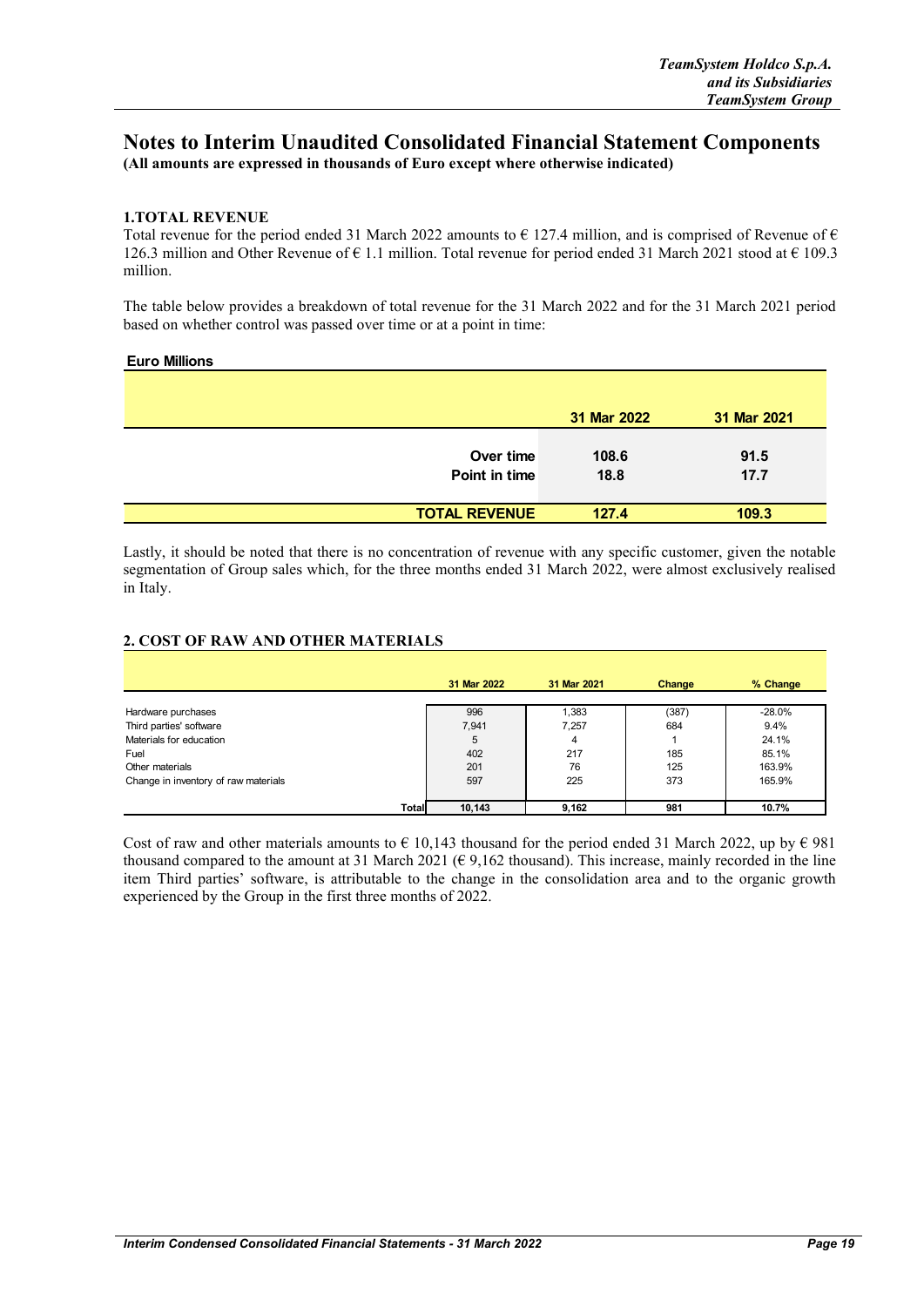#### **3. COST OF SERVICES**

|                                                  | 31 Mar 2022 | 31 Mar 2021 | Change   | % Change |
|--------------------------------------------------|-------------|-------------|----------|----------|
|                                                  |             |             |          |          |
| Agent commissions and other costs                | 4,331       | 3.748       | 582      | 15.5%    |
| Consulting and third parties services            | 3,342       | 3,063       | 279      | 9.1%     |
| Software and Hardware maintenance costs          | 6.986       | 5.453       | 1.533    | 28.1%    |
| Customer support service costs                   | 1.766       | 1.477       | 289      | 19.5%    |
| Administrative tax and legal                     | 1.287       | 1,565       | (279)    | $-17.8%$ |
| Financial interest costs                         | 731         | 75          | 655      | 872.3%   |
| Education - consulting and copyrights            | 586         | 642         | (56)     | $-8.7%$  |
| Magazines - consulting and copyrights            | 393         | 344         | 48       | 14.0%    |
| Other costs for education services               | 32          | 21          | 11       | 54.3%    |
| Advertising and marketing                        | 5,100       | 4,245       | 855      | 20.1%    |
| Car rentals                                      | 858         | 920         | (63)     | $-6.8%$  |
| <b>Utilities</b>                                 | 1,083       | 931         | 152      | 16.3%    |
| Costs for mergers and acquisitions               | 361         | 8.930       | (8, 569) | $-96.0%$ |
| Other minor items                                | 13          | 62          | (49)     | $-79.0%$ |
| Costs for strategic projects and reorganizations | 398         | 1.076       | (678)    | $-63.0%$ |
| Cost of Rebates                                  | 934         | 761         | 172      | 22.7%    |
| Other services                                   | 3,065       | 1.657       | 1,408    | 85.0%    |
|                                                  |             |             |          |          |
| Cost of services - Gross of capitalisation       | 31,263      | 34,971      | (3,708)  | $-10.6%$ |
|                                                  |             |             |          |          |
| Services capitalized development costs           | (1,005)     | (832)       | (173)    | 20.8%    |
| <b>Total</b>                                     | 30,258      | 34,140      | (3,881)  | $-11.4%$ |

Cost of services for the period ended 31 March 2022 amounts to  $\epsilon$  30,258 thousand, down by  $\epsilon$  3,881 thousand from the amount of the period ended 31 March 2021 ( $\epsilon$  34,140 thousand).

Compared to the corresponding period ended 31 March 2021, the main decreases have been registered in Costs for mergers and acquisition, consisting of one-off cost related to the Acquisition of TeamSystem Group occurred in 2021.

As regards the capitalisation of cost of services recognised in the first three months of 2022, reference should be made to the Note 10 Intangible Assets.

#### **4. PERSONNEL COSTS**

|                                                    | 31 Mar 2022 | 31 Mar 2021 | Change | % Change |
|----------------------------------------------------|-------------|-------------|--------|----------|
|                                                    |             |             |        |          |
| Wages, salaries and social contributions           | 40,051      | 35,850      | 4,202  | 11.7%    |
| Staff leaving indemnities                          | 1,817       | 1,520       | 297    | 19.5%    |
| Other personnel costs                              | 620         | 72          | 548    | 765.6%   |
| Personnel costs for redundancy and reorganizations | 449         | 82          | 367    | 448.8%   |
|                                                    |             |             |        |          |
| <b>Employee costs</b>                              | 42,937      | 37,523      | 5,414  | 14.4%    |
|                                                    |             |             |        |          |
| Freelancers and collaborators fees                 | 77          | 74          | 2      | 3.3%     |
| Directors' fees and related costs                  | 897         | 936         | (38)   | $-4.1%$  |
|                                                    |             |             |        |          |
| <b>Directors and Collaborators</b>                 | 974         | 1.010       | (36)   | $-3.5%$  |
|                                                    |             |             |        |          |
| Personnel - Gross of capitalisation                | 43,911      | 38,533      | 5,378  | 14.0%    |
|                                                    |             |             |        |          |
| Personnel capitalized development costs            | (3, 318)    | (2,830)     | (488)  | 17.2%    |
|                                                    |             |             |        |          |
| Total                                              | 40,593      | 35,702      | 4,891  | 13.7%    |

Personnel costs for the period ended 31 March 2022 ( $\epsilon$  40,593 thousand) have increased by  $\epsilon$  4,891 thousand, compared to the corresponding amount for the period ended 31 March 2021 ( $\epsilon$  35,702 thousand), as a conseguence of the change in the consolidation area and of the organic growth experienced by the Group in the first three months of 2022.

As regards the capitalisation of personnel costs recognised in the first three months of 2022, reference should be made to the Note 10 Intangible Assets.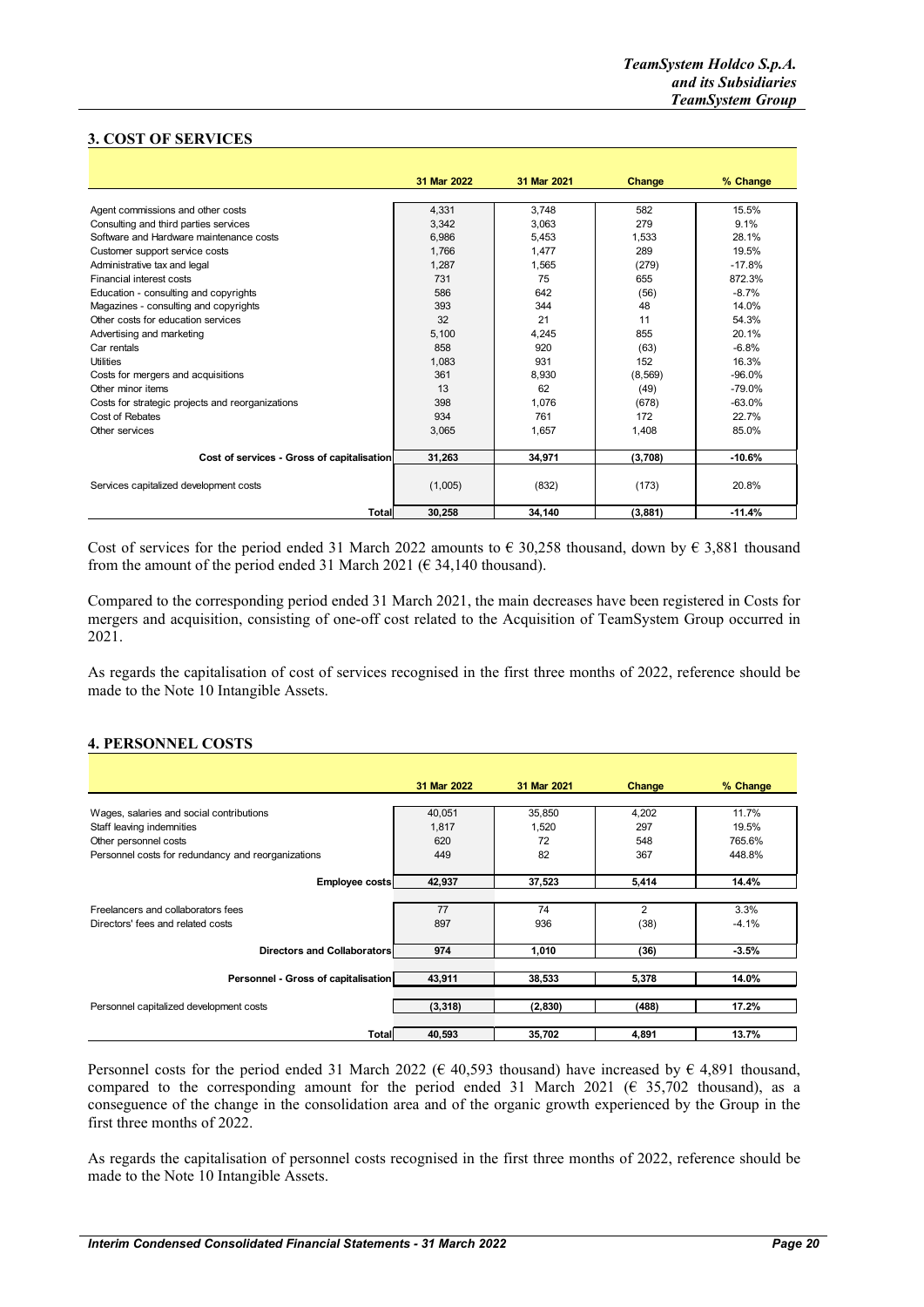#### **5. OTHER OPERATING COSTS**

|                                                | 31 Mar 2022 | 31 Mar 2021 | Change | % Change |
|------------------------------------------------|-------------|-------------|--------|----------|
| Rents                                          | 664         | 403         | 260    | 64.5%    |
| Rentals                                        | 70          | 69          |        | 1.5%     |
| Other expenses for use of third parties assets | 45          | 94          | (49)   | $-51.9%$ |
| Other tax                                      | 138         | 133         | 5      | 3.6%     |
| Losses from assets disposals                   | 13          | 16          | (3)    | $-20.4%$ |
| Other expenses and settlement costs            | 608         | 733         | (125)  | $-17.0%$ |
|                                                |             |             |        |          |
| Total                                          | 1,538       | 1.449       | 89     | 6.2%     |

Other operating costs for the period ended 31 March 2022 ( $\epsilon$  1,538 thousand) have increased for an amount of  $\epsilon$ 89 thousand compared to the corresponding amount for the period ended 31 March 2021 (€ 1,449 thousand).

#### **6. FINANCE INCOME**

|                                                                   | 31 Mar 2022 | 31 Mar 2021 | Change | % Change   |
|-------------------------------------------------------------------|-------------|-------------|--------|------------|
| Interest and other finance income                                 | 54          | 19          | 35     | 188.5%     |
| Gains on foreign exchange                                         |             |             | (1)    | $-72.2%$   |
| Interest from cash pooling and other loans                        | 10          |             | 10     | n.s.       |
| Interest from banks                                               | 0           |             | (0)    | $-55.9%$   |
| Depreciation - Liabilities to non-controll. shareholders of subs. |             | 78          | (78)   | $-100.0\%$ |
| <b>Dividends</b>                                                  | 60          |             | 60     | n.s.       |
| Total                                                             | 124         | 99          | 26     | 26.0%      |

Finance income for the period ended 31 March 2022 ( $\epsilon$  124 thousand) have increased compared to the corresponding amount at 31 March 2021 ( $\epsilon$  99 thousand) for an amount of  $\epsilon$  26 thousand.

#### **7. FINANCE COST**

.

|                                                                  | 31 Mar 2022    | 31 Mar 2021 | Change   | % Change |
|------------------------------------------------------------------|----------------|-------------|----------|----------|
|                                                                  |                |             |          |          |
| Interest on bank loans                                           | 691            | 601         | 91       | 15.1%    |
| Interest on Notes                                                | 16,366         | 9,939       | 6.428    | 64.7%    |
| Interest on financing fees                                       | 1.941          | 8.640       | (6,699)  | $-77.5%$ |
| Revaluation - Liabilities to non-controll, shareholders of subs. | 2,845          | 10.485      | (7,640)  | $-72.9%$ |
| <b>Bank commissions</b>                                          | 742            | 660         | 82       | 12.4%    |
| Interests on actuarial valuation of employees benefit            | 190            | 67          | 123      | 183.6%   |
| Interests on leases - IFRS 16                                    | 223            | 266         | (43)     | $-16.1%$ |
| Other IFRS financial charges                                     | 585            | 1.391       | (806)    | $-57.9%$ |
| Other financial charges                                          | 29             | 24          | 5        | 22.9%    |
| Losses on foreign exchange                                       | $\overline{7}$ | 28          | (21)     | $-74.9%$ |
| Write-downs of investments                                       | 131            | $\Omega$    | 130      | n.s.     |
|                                                                  |                |             |          |          |
| <b>Total</b>                                                     | 23.751         | 32.100      | (8, 349) | $-26.0%$ |

Finance cost for the period ended 31 March 2022 amounts to  $\epsilon$  23,751 thousand with a decrease of  $\epsilon$  8,349 thousand, compared to the corresponding amount at 31 March 2021 ( $\epsilon$  32,100 thousand).

This change is mainly attributable to:

- the decrease of  $\epsilon$  7,640 thousand in the line item Revaluation Liabilities to non-controlling shareholders of subsidiaries;
- the decrease of  $\epsilon$  6,699 thousand in the line item Interest of financing fees, mainly related to the 2021 one-off write-off of financing fees pertaining to the Existing RCF facility and to the Existing Floating Rate Notes, both as a consequence of the Acquisition of TeamSystem Group and the following refinancing process made in February 2021;
- the increase of  $\epsilon$  6,428 thousand in the line item Interest on Notes related to the "2028 Fixed Rate Notes" and "2028 Floating Rate Notes" (see also Note 15 for further details).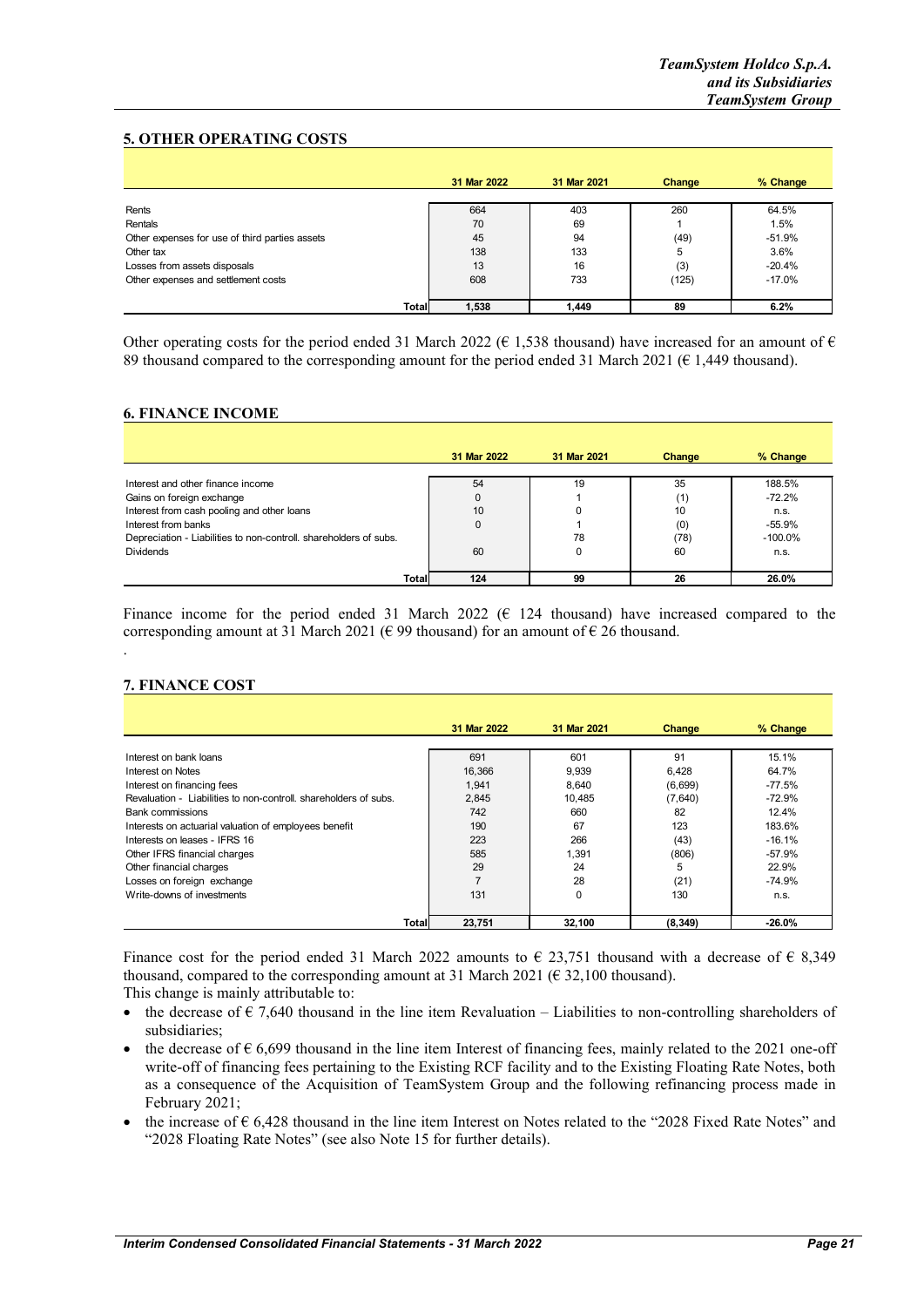#### **8. CONSOLIDATED STATEMENT OF CASH FLOWS**

As regards the more significant components of the statement of cash flow, below a description of the main factors impacting the Group's cash flows in the course of the first three months of 2022.

**Cash flows from operating activities** = amount to  $\epsilon$  50,675 thousand for the period ended 31 March 2022, increasing by  $\epsilon$  16,357 thousand, compared to the corresponding flows for the period ended 31 March 2021 ( $\epsilon$ 34,319 thousand).

**Cash flows from investing activities** = amount to negative  $\epsilon$  21,537 thousand for the period ended 31 March 2022.

The main investment activities for the first three months of 2022 are related to:

- capitalized development costs and capital expenditures on tangible and intangible assets, see "Capital expenditure" section;
- cash out related to new acquisition in the period (mainly pertaining to Storeden S.r.l.)

**Cash flows from financing activities** = amount to  $\epsilon$  17,372 thousand for the period ended 31 March 2022.

- The main cash items occurred in the first three months of 2022 are attributable to:
- the payment of IFRS16 leases liabilities, consisting of principal and interests;
- the repayment of the revolving credit facility (see Note 15 Net Financial Indebtedness);
- the adjustments of considerations paid in relation to recent acquisitions of investments;
- the payment of Interests on Notes.

#### **9. TANGIBLE ASSETS**

| <b>NET BOOK VALUE</b>         |              |             |             |        |          |
|-------------------------------|--------------|-------------|-------------|--------|----------|
|                               |              | 31 Mar 2022 | 31 Dec 2021 | Change | % Change |
|                               |              |             |             |        |          |
| Land                          |              | 685         | 685         | (0)    | 0.0%     |
| <b>Buildings</b>              |              | 2,845       | 2,915       | (70)   | $-2.4%$  |
| Plant and machinery           |              | 2,857       | 3,099       | (242)  | $-7.8%$  |
| Equipment                     |              | 1,083       | 1,130       | (47)   | $-4.2%$  |
| Other assets                  |              | 8,305       | 7.942       | 363    | 4.6%     |
| Tangible assets - in progress |              | 11          | 10          | 2      | 17.9%    |
|                               |              |             |             |        |          |
|                               | <b>Total</b> | 15,786      | 15,782      | д      | $0.0\%$  |

At 31 March 2022 Tangible fixed assets amount to  $\epsilon$  15,786 thousand, substantially unchanged compared with the balance recorded at 31 December 2021 ( $\epsilon$  15,782 thousand).

#### **10. INTANGIBLE ASSETS**

| <b>NET BOOK VALUE</b>           |                    |             |           |          |
|---------------------------------|--------------------|-------------|-----------|----------|
|                                 | 31 Mar 2022        | 31 Dec 2021 | Change    | % Change |
|                                 |                    |             |           |          |
| Development costs - completed   | 18,572             | 16,298      | 2,274     | 14.0%    |
| Development costs - in progress | 1,526              | 1,078       | 448       | 41.6%    |
| <b>Capitalised development</b>  | 20,098             | 17,375      | 2,722     | 15.7%    |
| <b>Brand IFRS</b>               | 273.834            | 277,708     | (3,874)   | $-1.4%$  |
| Software IFRS                   | 259.340            | 276.634     | (17, 294) | $-6.3%$  |
| Customer relationship IFRS      | 790.284            | 810.194     | (19,910)  | $-2.5%$  |
| Other IFRS assets               | 33,542             | 34,483      | (941)     | $-2.7%$  |
| <b>IFRS Assets</b>              | 1,357,001          | 1,399,020   | (42,019)  | $-3.0\%$ |
| Software, trademarks, patents   | 25,975             | 25,221      | 754       | 3.0%     |
| Other intangible assets         | 2,121              | 2,534       | (414)     | $-16.3%$ |
| Intangible assets - in progress | 350                | 312         | 38        | 12.3%    |
| Other intangible assets         | 28,445             | 28,067      | 378       | 1.3%     |
|                                 | 1,405,544<br>Total | 1,444,462   | (38,918)  | $-2.7%$  |
|                                 |                    |             |           |          |

Intangible assets have gone from € 1,444,462 thousand at 31 December 2021 to € 1,405,544 thousand at 31 March 2022, with a decrease of  $\epsilon$  38,918 thousand resulting from the aggregate of disposals, additions, capitalised development costs ( $\epsilon$  4,323 thousand) and amortisation ( $\epsilon$  46,734 thousand) for the period ended 31 March 2022.

IFRS assets include intangible assets identified on allocation of the price paid for the acquisition of TeamSystem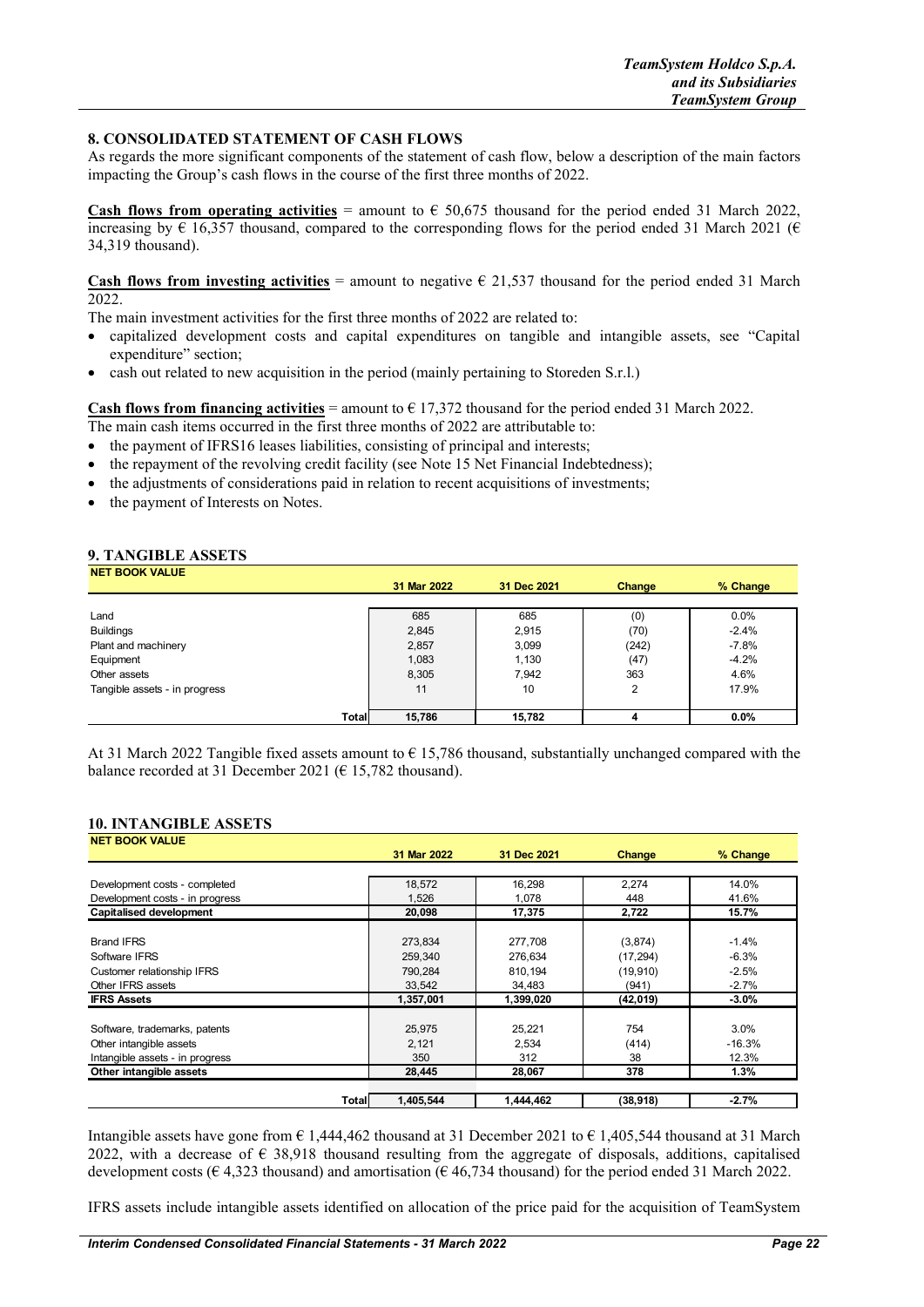Group and other subsidiaries (Software, Brands, Customer relationships and other IFRS assets).

#### **11. RIGHT OF USE**

As at 31 March 2022 Right of use amounts to  $\epsilon$  19,909 thousand, down by  $\epsilon$  1,326 thousand compared to the balance as at 31 December 2021 ( $\epsilon$  21,235 thousand).

Right of use consists of the present value of future payments for the right of use of leased assets (mainly buildings and company cars) arising from the application of IFRS 16.

#### **12. GOODWILL**

Goodwill at 31 March 2022 amounts to  $\epsilon$  1,848,446 thousand with an increase of  $\epsilon$  15,336 thousand compared to the balance at 31 December 2021 ( $\epsilon$  1,833,110 thousand).

Goodwill consists mainly of the excess of the consideration paid by the new shareholders over the fair value of the assets acquired and the liabilities assumed.

In terms of Impairment test, the line-item Goodwill is subjected annually (or more frequently if certain events or circumstances indicate potential impairment) to impairment testing and TeamSystem Group will postpone a more thorough analysis with impairment testing to 31 December 2021.

#### **13. INVESTMENTS IN ASSOCIATES AND OTHER INVESTMENTS**

|                                                | 31 Mar 2022   | 31 Dec 2021 | Change        | % Change         |
|------------------------------------------------|---------------|-------------|---------------|------------------|
| Investments in Associates<br>Other Investments | 470<br>12.476 | 258<br>943  | 213<br>11,534 | 82.4%<br>1223.2% |
| <b>Total</b>                                   | 12,946        | 1,201       | 11.746        | 978.1%           |

The balance of Investments in Associates and Other investments changed from  $\epsilon$  1,201 thousand at 31 December 2021 to  $\epsilon$  12,946 thousand at 31 March 2022, with an increase of  $\epsilon$  11,746 thousand mainly attributable to the acquisition of Storeden S.r.l. (for further information, see "Significant events during the first three months of 2022" section in Directors' report)**.**

#### **14. DEFERRED TAX ASSETS AND LIABILITIES**

|                          | 31 Mar 2022 | 31 Dec 2021 | Change  | % Change |
|--------------------------|-------------|-------------|---------|----------|
| Deferred tax assets      | 16.184      | 16,215      | (31)    | $-0.2%$  |
| Deferred tax liabilities | 329,656     | 339,397     | (9,741) | $-2.9%$  |

At 31 March 2022 Deferred tax assets amount to  $\epsilon$  16,184 thousand, down by  $\epsilon$  31 thousand compared to the balance at 31 December 2021 ( $\epsilon$  16,215 thousand).

The main components for which the Group companies have recognised deferred tax assets relate to: the allowance for bad debts, the provisions for risks and charges, other items.

At 31 March 2022 Deferred tax liabilities amount to  $\epsilon$  329,656 thousand with a decrease of  $\epsilon$  9,741 thousand compared to the balance at 31 December 2021 ( $\epsilon$  339,397 thousand).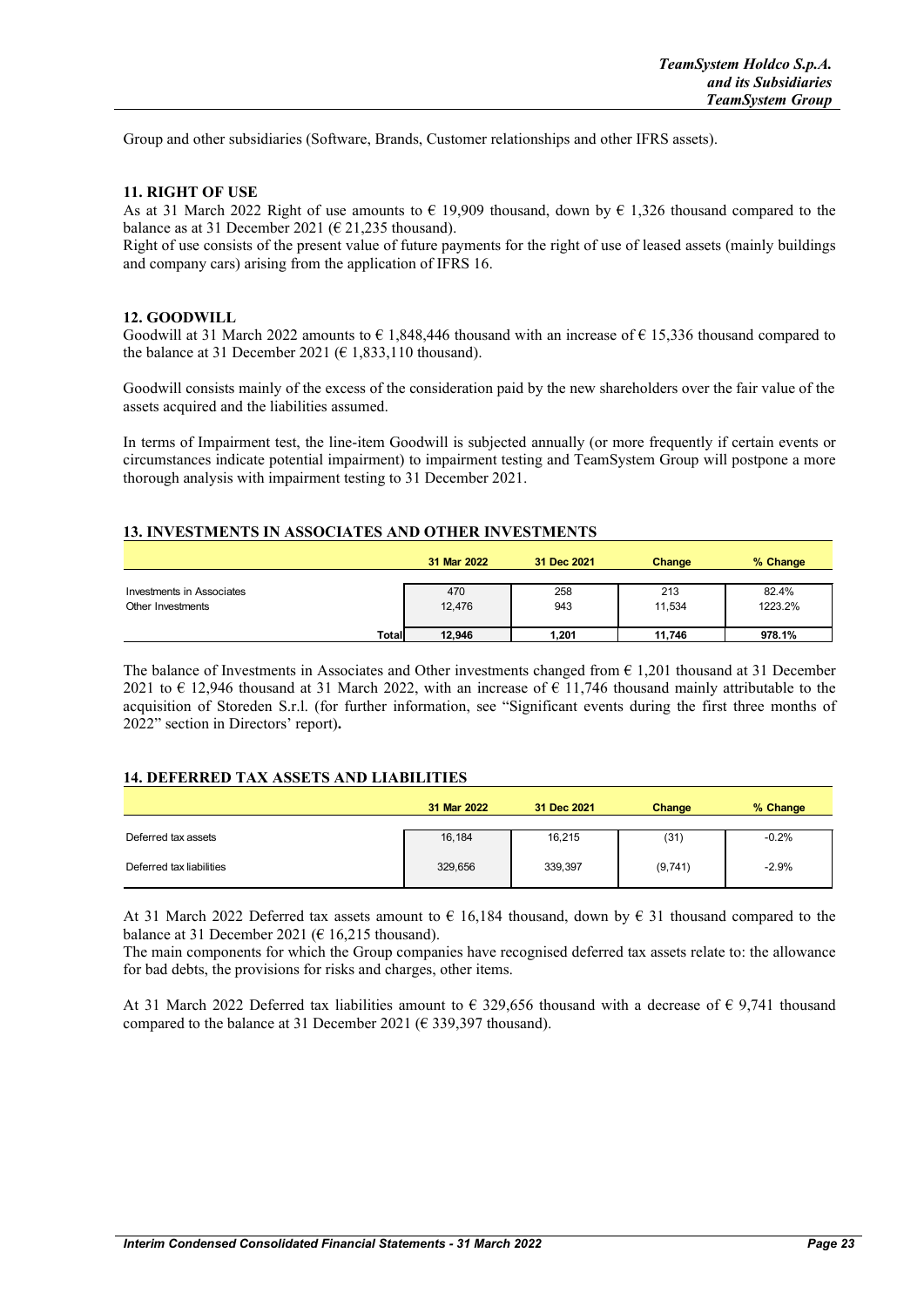#### **15. NET FINANCIAL INDEBTEDNESS**

|                                                      | 31 Mar 2022    |                    |              |                |                    | 31 Dec 2021   |
|------------------------------------------------------|----------------|--------------------|--------------|----------------|--------------------|---------------|
|                                                      | <b>Current</b> | <b>Non-Current</b> | <b>Total</b> | <b>Current</b> | <b>Non-Current</b> | <b>Total</b>  |
|                                                      |                |                    |              |                |                    |               |
| Bank accounts and post office                        | 70,818         |                    | 70,818       | 59,038         |                    | 59,038        |
| Cash and bank balances                               | 29             |                    | 29           | 46             |                    | 46            |
| <b>Total Cash and bank balances</b>                  | 70.848         |                    | 70.848       | 59.084         |                    | 59,084        |
|                                                      |                |                    |              |                |                    |               |
| Loans                                                | 75             |                    | 75           | 79             |                    | 79            |
| Accruals and prepaid commissions                     | 58             |                    | 58           | 43             |                    | 43            |
| Other financial assets                               | 8.191          |                    | 8.191        | 8.389          |                    | 8,389         |
| <b>Total Other financial assets</b>                  | 8.324          |                    | 8.324        | 8.512          |                    | 8.512         |
|                                                      |                |                    |              |                |                    |               |
| Loans with banks                                     | (70, 945)      |                    | (70, 945)    | (76, 513)      |                    | (76, 513)     |
| Overdrafts with banks                                | (0)            |                    | (0)          | (722)          |                    | (722)         |
| Finance leases liabilities                           | (10,061)       | (12,039)           | (22, 100)    | (10,061)       | (13, 161)          | (23, 222)     |
| <b>Notes</b>                                         | (22, 451)      | (1,450,000)        | (1,472,451)  | (14, 118)      | (1,450,000)        | (1,464,118)   |
| Financial liabilities with other institutions        | (1,346)        |                    | (1, 346)     | (1,226)        |                    | (1,226)       |
| Dividends to be settled                              | (867)          |                    | (867)        | (45)           |                    | (45)          |
| <b>Total Financial liabilities</b>                   | (105, 670)     | (1,462,039)        | (1,567,709)  | (102, 685)     | (1,463,161)        | (1, 565, 846) |
|                                                      |                |                    |              |                |                    |               |
| Financing Fees - bond                                | (0)            | 43.709             | 43.709       |                | 45.489             | 45.489        |
| Financing Fees - banks                               | 3,488          |                    | 3,488        | 3.648          |                    | 3,648         |
| <b>Total Financing Fees</b>                          | 3,488          | 43.709             | 47,197       | 3,648          | 45,489             | 49,137        |
|                                                      |                |                    |              |                |                    |               |
| Liabilities to non-controlling shareholders of subs. | (25, 756)      | (60, 817)          | (86, 573)    | (23, 757)      | (57, 595)          | (81, 352)     |
| Commission financial liabilities                     | (174)          |                    | (174)        | (173)          |                    | (173)         |
| Other financial liabilities                          | (78)           |                    | (78)         | (0)            |                    | (0)           |
| <b>Total Other financial liabilities</b>             | (26,009)       | (60, 817)          | (86, 826)    | (23, 930)      | (57, 595)          | (81, 525)     |
|                                                      |                |                    |              |                |                    |               |
| <b>Total</b>                                         | (49, 019)      | (1, 479, 147)      | (1,528,166)  | (55, 371)      | (1, 475, 267)      | (1,530,638)   |

Net financial indebtedness as at 31 March 2022 amounts to negative  $\epsilon$  1,528,166 thousand.

#### **Cash and bank balances**

The amount of cash and bank balances stands at  $\epsilon$  70,848 thousand as at 31 March 2022 and at  $\epsilon$  59,084 thousand at 31 December 2021.

#### **Financial leases liabilities**

Following the adoption of IFRS 16 – Leases, Financial leases liabilities at 31 March 2022 reflects the recognition of a financial liability of  $\epsilon$  22,100 thousand ( $\epsilon$  23,222 at 31 December 2021), consisting of the present value of future lease payments.

#### **2028 Fixed and Floating Rate Notes and 2029 PIYW PIK Toggle Notes**

**Brunello Bidco S.p.A**. **("SSN Issuer**") issued in February 2021:

- senior secured fixed rate notes (ISIN XS2295691476 XS2295690742) with a total nominal value of  $\epsilon$  300 million maturing on 15 February 2028 ("**2028 Fixed Rate Notes**"). The 2028 Fixed Rate Notes bear interest at a fixed interest rate of 3.50%, payable semi-annually in arrears each April 15 and October 15, commencing 15 October 2021;
- senior secured floating rate notes (ISIN XS2295692102 XS2295691633) with a total nominal value of  $\epsilon$ 850 million maturing on 15 February 2028 ("**2028 Floating Rate Notes**"). The 2028 Floating Rate Notes bear interest at a rate equal to the 3-month Euribor rate - with a floor of 0.00% - plus a spread of 3.75%, payable quarterly in arrears each January 15, April 15, July 15, October 15, commencing 15 July 2021.

The 2028 Fixed and Floating Rate Notes are listed on the Luxembourg Stock Exchange and admitted to trading on the Euro MTF Market.

The merger between Brunello Bidco S.p.A. (SSN Issuer), Barolo Luxco 1 S.p.A., TeamSystem Holding S.p.A. and TeamSystem S.p.A. was completed on 26 October 2021 ("Merger Date"). The surviving company from the above mentioned merger transaction was TeamSystem S.p.A. which, as a result of the merger and starting from the Merger Date, assumed all the obligations of the SSN Issuer with respect to the 2028 Fixed Rate Notes and the 2028 Floating Rate Notes.

#### **Brunello Midco 2 S.p.A**. ("**PIK Issuer**"), has issued:

• Senior Floating Rate Pay-If-You-Want PIK Toggle notes (ISIN: IT0005434441) with a total nominal value of € 300 million maturing on 15 February 2029 ("**2029 PIYW PIK Toggle Notes**"). The PIK Issuer pays interest on the 2029 PIYW PIK Toggle Notes either in cash (6-month Euribor with a floor of 0.00%, plus 8.00% per annum) or in kind (6-month Euribor with a floor of 0.00%) plus 8.75% per annum) or a combination thereof, at the sole option of the PIK Issuer. The 2029 PIYW PIK Toggle Notes bear interest payable semi-annually in arrears each April 15 and October 15, commencing 15 October 2021.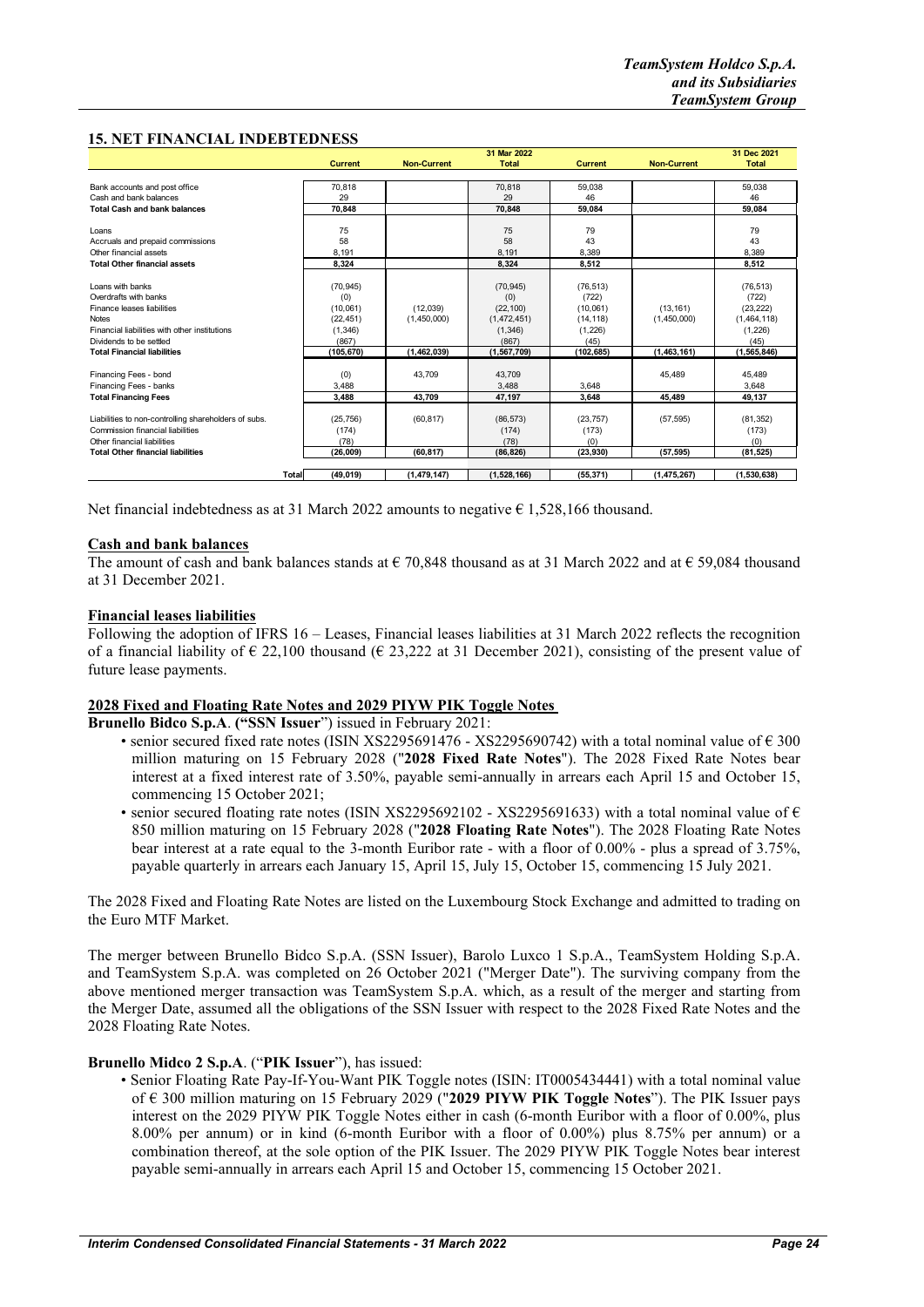The 2029 PIYW PIK Toggle Notes are listed on the MTF of the Vienna Stock Exchange. The PIK Issuer changed its company name to TeamSystem Holdco 3 S.p.A. with effect from 17 December 2021.

The fees and costs incurred for the issue of the 2028 Fixed and Floating Rate Notes and the issue of the 2029 PIYW PIK Toggle Notes have been accounted for as Financing Fees and have been amortised pro-rata over the contractual term of the respective Notes.

#### **Collateral provided**

The obligations arising under the **2028 Fixed Rate Notes**, the **2028 Floating Rate Notes** and the **New RCF** (as described below) were secured by the following security rights:

• a pledge on the entire share capital of TeamSystem S.p.A.,

• a pledge on the Italian bank accounts of TeamSystem S.p.A..

The obligations arising under the **2029 PIYW PIK Toggle Notes** were secured by the following security rights:

• a pledge on the entire share capital of the PIK Issuer;

• a pledge on the entire share capital of TeamSystem S.p.A..

The **2028 Fixed Rate Notes** and the **2028 Floating Rate Notes** were originally guaranteed (and continue to be guaranteed) by the PIK Issuer.

The **New RCF** credit facility (as defined below) was originally guaranteed by Brunello Bidco S.p.A. and the PIK Issuer and, following the reverse merger, is now guaranteed by TeamSystem S.p.A. and the PIK Issuer.

#### **Revolving Credit Facility (Existing and New)**

On 27 January 2021, Brunello Bidco S.p.A. negotiated a new super senior revolving credit facility (**"New RCF"**) with a principal amount of  $\epsilon$  180 million and expiring on 18 August 2027.

The interest rate payable on the **New RCF** credit facility is equal to the Euribor / LIBOR, with a floor of 0.00%, plus a spread, calculated quarterly based on certain contractual parameters ("**Senior Secured Net Leverage Ratio**").

As of 31 March 2022, a total of  $\epsilon$  70 million had been drawn from the **New RCF**.

The New RCF line is secured by the same guarantees granted on the **2028 Fixed Rate Notes** and the **2028 Floating Rate Notes** (see previous paragraph).

The costs incurred to obtain the New RCF have been recognised as financing fees and are being amortised on a straight-line basis over the contractual term of the credit facility.

The surviving company from the above mentioned merger transaction occurred in 2021 was TeamSystem S.p.A. which, as a result of the merger and starting from the Merger Date, assumed all the obligations of Brunello Bidco S.p.A with respect to the New RCF.

#### **Liabilities to non-controlling shareholders of subsidiaries**

Liabilities to non-controlling shareholders of subsidiaries ( $\epsilon$  86,573 thousand at 31 March 2022) relates to put and call options and/or earn-outs due to non-controlling interest holders of certain consolidated subsidiaries. The main ones are: TeamSystem Financial Value Chain., MBM Italia, Modefinance, Logical Soft and Progetto Studio (together with its subsidiaries).

#### **16. INVENTORIES**

|                                       |        | 31 Mar 2022 | 31 Dec 2021 | Change | % Change |
|---------------------------------------|--------|-------------|-------------|--------|----------|
| Raw and ancillary materials           |        | 423         | 420         |        | 0.8%     |
| Finished products and goods           |        | 1,157       | 1,103       | 54     | 4.9%     |
| Other inventory                       |        |             |             |        |          |
| Advances                              |        |             |             |        |          |
| (Allowance for slow-moving inventory) |        | (613)       | (613)       | 0      | 0.0%     |
|                                       |        |             |             |        |          |
|                                       | Totall | 967         | 909         | 57     | 6.3%     |

At 31 March 2022 Inventories amount to  $\epsilon$  967 thousand, substiantially unchanged compared to the balance at 31 December 2021 ( $\in$  909 thousand).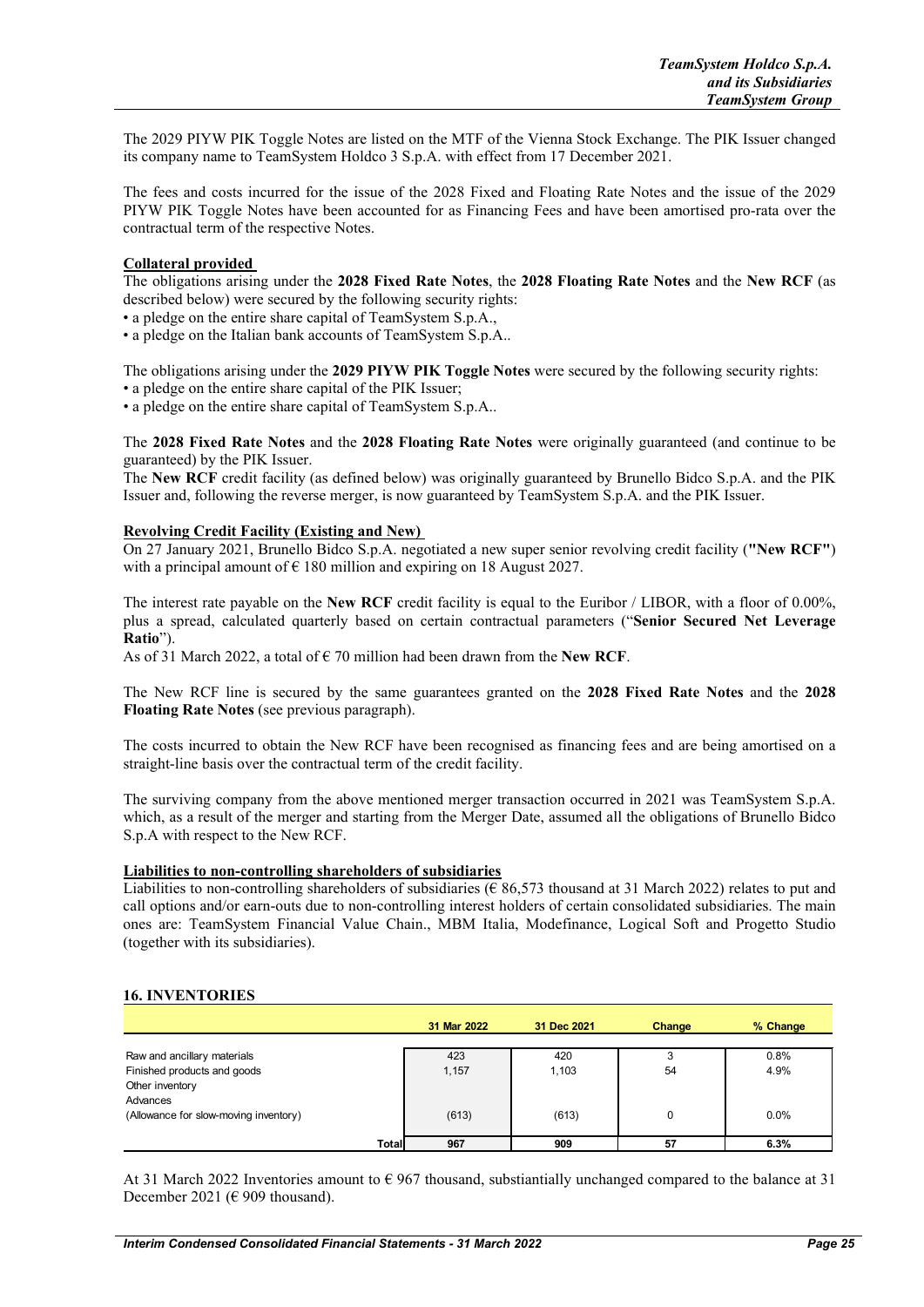#### **17. TRADE RECEIVABLES**

|                                                |       | 31 Mar 2022          | 31 Dec 2021          | Change           | % Change      |
|------------------------------------------------|-------|----------------------|----------------------|------------------|---------------|
| Trade receivables<br>(Allowance for bad debts) |       | 287,791<br>(23, 410) | 147,766<br>(22, 449) | 140,025<br>(961) | 94.8%<br>4.3% |
|                                                | Total | 264,381              | 125,317              | 139.064          | 111.0%        |

At 31 March 2022 Trade receivables (gross of Allowance for bad debts) amount to  $\epsilon$  287,791 thousand. The balance of this line item is affected by the seasonality of billings for subscription fees that characterises the business of the Group.

Trade receivables are recorded net of an Allowance for doubtful debts of  $\epsilon$  23,410 thousand, that has been posted in the accounts after having analysed the specific risk associated with doubtful balances. The balance of Allowance for bad debts is the aggregate of utilisations, accruals and any other movements.

#### **18. TAX RECEIVABLES**

|                                 |       | 31 Mar 2022 | 31 Dec 2021 | Change   | % Change   |
|---------------------------------|-------|-------------|-------------|----------|------------|
| Tax credits                     |       | 239         | 165         | 74       | 45.1%      |
| Other tax receivables           |       | 626         | 607         | 19       | 3.1%       |
| Withholding tax credit          |       | 51          | 30          | 21       | 71.4%      |
| Tax consolidation receivables   |       |             | (0)         | 0        | $-100.0\%$ |
| Advances and income tax credits |       | 1,453       | 2,668       | (1, 215) | $-45.6%$   |
|                                 | Total | 2,369       | 3,470       | (1, 101) | $-31.7%$   |

At 31 March 2022 Tax receivables amount to  $\epsilon$  2,369 thousand, down by  $\epsilon$  1,101 thousand compared to the balance at 31 December 2021 ( $\epsilon$  3,470 thousand).

#### **19. OTHER CURRENT RECEIVABLES**

|                            | 31 Mar 2022 | 31 Dec 2021 | <b>Change</b> | % Change |
|----------------------------|-------------|-------------|---------------|----------|
|                            |             |             |               |          |
| Deposits                   | 674         | 680         | (6)           | $-0.9%$  |
| Receivables from employees | 159         | 148         | 11            | 7.2%     |
| Other receivables          | 5,034       | 12.481      | (7, 448)      | $-59.7%$ |
| Accrued income             | 83          | 23          | 60            | 260.3%   |
| Prepayments                | 34,732      | 23,260      | 11.472        | 49.3%    |
| VAT receivables            | 618         | 1.575       | (957)         | $-60.8%$ |
|                            |             |             |               |          |
| <b>Total</b>               | 41,299      | 38,167      | 3,132         | 8.2%     |

At 31 March 2022 the Other current receivables balance amounts to  $\epsilon$  41,299 thousand, up by  $\epsilon$  3,132 thousand compared to the 31 Dicember 2021 balance ( $\epsilon$  38,167 thousand). The movement is mainly due to the movement in the line-item Prepayments (increase of  $\epsilon$  11,472 thousand), because of the seasonality of the business of the Group, and it is offset by the decrease of Other receivables ( $\epsilon$  7.448 thousand) and VAT receivables ( $\epsilon$  957 thousand).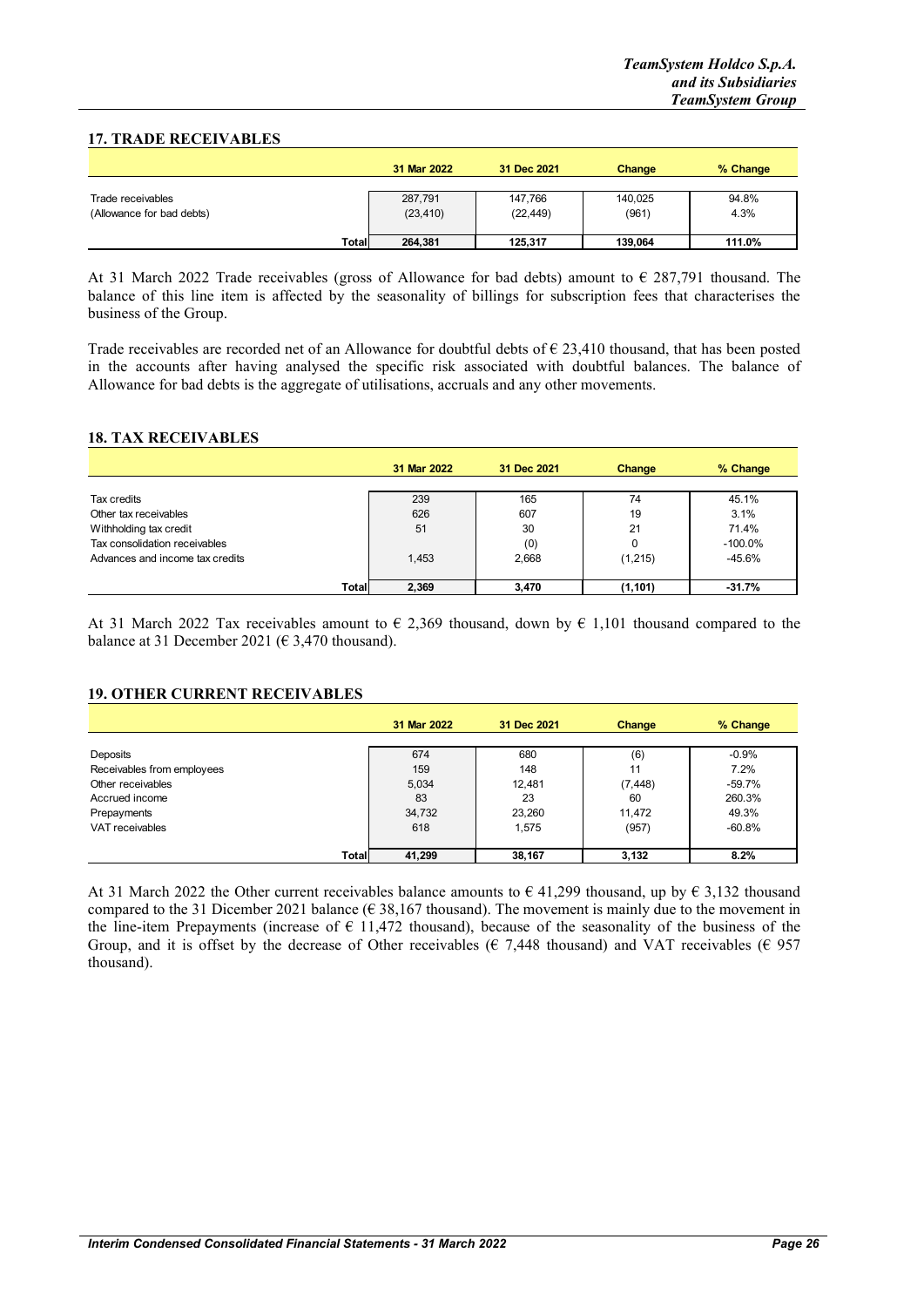|                                                | <b>Share</b><br>capital | Other<br>reserves | <b>Retained</b><br>earnings<br>(accumulated<br>losses) | <b>Profit (Loss)</b><br>attributable<br>to<br><b>Owners of</b><br>the Company | <b>Equity</b><br>attributable<br>to<br><b>Owners of</b><br>the Company | <b>Non-controlling</b><br><b>interests</b> | <b>TOTAL</b> |
|------------------------------------------------|-------------------------|-------------------|--------------------------------------------------------|-------------------------------------------------------------------------------|------------------------------------------------------------------------|--------------------------------------------|--------------|
| 31 Dec 2021                                    | 14,597                  | 1,439,231         | (27)                                                   | (64, 176)                                                                     | 1,389,624                                                              | 892                                        | 1,390,516    |
| Loss allocation                                |                         | (63,967)          | (209)                                                  | 64,176                                                                        | 0                                                                      |                                            | $\mathbf 0$  |
| Profit (Loss) for the year                     |                         |                   |                                                        | (25,042)                                                                      | (25, 042)                                                              | 31                                         | (25, 012)    |
| Other Profit (Loss) on<br>comprehensive income |                         | (4)               |                                                        |                                                                               | (4)                                                                    | (1)                                        | (5)          |
| 31 Mar 2022                                    | 14,597                  | 1,375,259         | (236)                                                  | (25, 042)                                                                     | 1,364,578                                                              | 922                                        | 1,365,500    |

#### **20. TOTAL EQUITY ATTRIBUTABLE TO OWNERS OF THE COMPANY**

At 31 March 2022 the Group's equity amounts to  $\epsilon$  1,364,578 thousand.

#### **21. STAFF LEAVING INDEMNITY**

|                         |              | 31 Mar 2022 | 31 Dec 2021 | Change | % Change |  |
|-------------------------|--------------|-------------|-------------|--------|----------|--|
| Staff leaving indemnity |              | 26,413      | 25,939      | 473    | 1.8%     |  |
|                         | <b>Total</b> | 26,413      | 25,939      | 473    | 1.8%     |  |

At 31 March 2022 Staff leaving indemnity amounts to  $\epsilon$  26,413 thousand, up by  $\epsilon$  473 thousand compared to the balance at 31 December 2021 ( $\epsilon$  25,939 thousand). The balance is the aggregate of utilisations, accruals and any other movements.

#### **22. PROVISIONS FOR RISKS AND CHARGES**

|                                              |              | 31 Mar 2022 | 31 Dec 2021 | Change | % Change |
|----------------------------------------------|--------------|-------------|-------------|--------|----------|
|                                              |              |             |             |        |          |
| Provision for pension and similar obligation |              | 1,354       | 1,465       | (111)  | $-7.6%$  |
| Provision for litigations                    |              | 11,349      | 11.260      | 89     | 0.8%     |
| Other provision for risks and charges        |              | 862         | 530         | 332    | 62.6%    |
| Provision for losses on investiments         |              |             |             |        |          |
|                                              |              |             |             |        |          |
|                                              | <b>Total</b> | 13.565      | 13.255      | 310    | 2.3%     |

At 31 March 2022 Provisions for risks and charges amount to € 13,565 thousand, up by € 310 thousand compared to the balance at 31 December 2021 ( $\epsilon$  13,255 thousand). The balance is the aggregate of utilisations, accruals and any other movements.

Note that the Group companies are not party to any additional litigations or disputes worthy of note (in terms of contingent liabilities) other than those already reflected by the figures in the financial statements.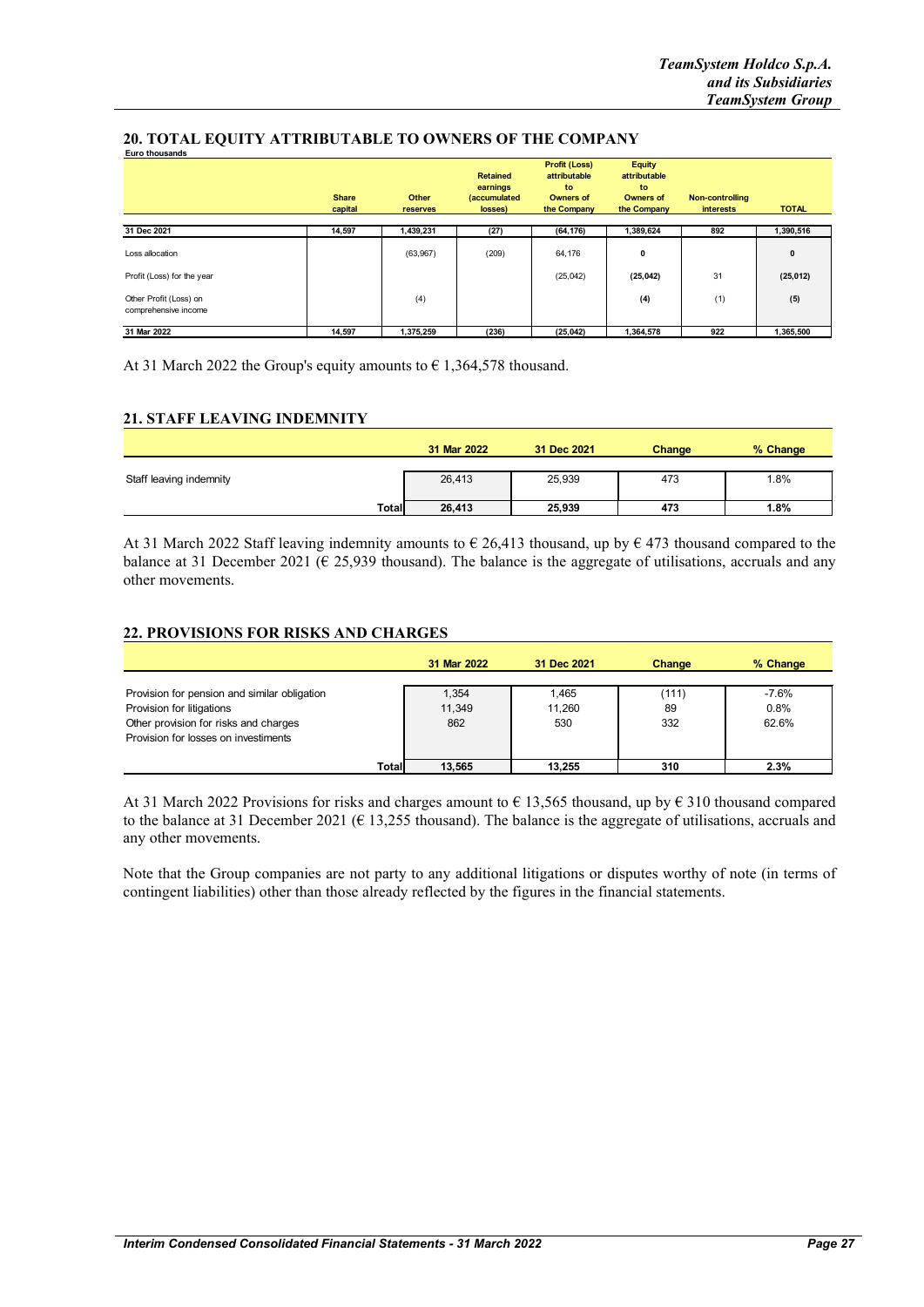|                                                    | 31 Mar 2022 | 31 Dec 2021 | Change   | % Change |
|----------------------------------------------------|-------------|-------------|----------|----------|
|                                                    |             |             |          |          |
| <b>VAT</b> liabilities                             | 8,430       | 1,885       | 1.799    | 95.4%    |
| Withholdings liabilities                           | 8,081       | 5,141       | (220)    | $-4.3%$  |
| Employees payables and Social security liabilities | 25,115      | 33,381      | (8,266)  | $-24.8%$ |
| Advances                                           | 703         | 1.827       | (1, 124) | $-61.5%$ |
| Other liabilities                                  | 867         | 991         | (124)    | $-12.5%$ |
| Accrued liabilities                                | 8.258       | 180         | 8.078    | 4489.7%  |
| Deferred revenues                                  | 241.165     | 85.271      | 155.895  | 182.8%   |
| <b>Other current liabilities</b>                   | 292,620     | 128,676     | 156,038  | 121.3%   |
| Due to social securities - non-current             | 414         | 425         | (11)     | $-2.6%$  |
| Other tax liabilities - non-current                | 8           | 8           |          |          |
|                                                    |             |             |          |          |
| Other non-current liabilities                      | 421         | 432         | (11)     | $-2.5%$  |
|                                                    |             |             |          |          |
| <b>Total Other liabilities</b>                     | 293,041     | 129,109     | 156,027  | 120.8%   |

#### **23. OTHER CURRENT AND NON-CURRENT LIABILITIES**

At 31 March 2022 Other current liabilities amount to € 292,620 thousand, up by € 156,038 thousand compared to the balance at 31 December 2021 ( $\epsilon$  128,676 thousand).

This increase is substantially due to the seasonality of billings for subscription fees that characterises the business of the Group and results in the increase in deferred revenues ( $\epsilon$  155,895 thousand).

At 31 March 2022 Other non-current liabilities amount to  $\epsilon$  421 thousand ( $\epsilon$  432 thousand at 31 December 2021) and relate primarly to balances pertaining to the subsidiary TeamSystem S.p.A..

#### **24. CURRENT TAX LIABILITIES**

|                                    | 31 Mar 2022      | 31 Dec 2021 | Change | % Change   |
|------------------------------------|------------------|-------------|--------|------------|
|                                    |                  |             |        |            |
| Income tax payables                | 13,239           | 8,466       | 4,773  | 56.4%      |
| Liabilities from tax consolidation | (0)              |             | (0)    | $-7733.3%$ |
| Other tax liabilities              | 171              | 178         | (7)    | $-3.7%$    |
|                                    |                  |             |        |            |
|                                    | Totall<br>13,410 | 8,644       | 4.766  | 55.1%      |

At 31 March 2022 Current tax liabilities amount to  $\epsilon$  13,410 thousand, up by  $\epsilon$  4,766 thousand compared to the balance at 31 December 2021 ( $\in$  8,644 thousand).